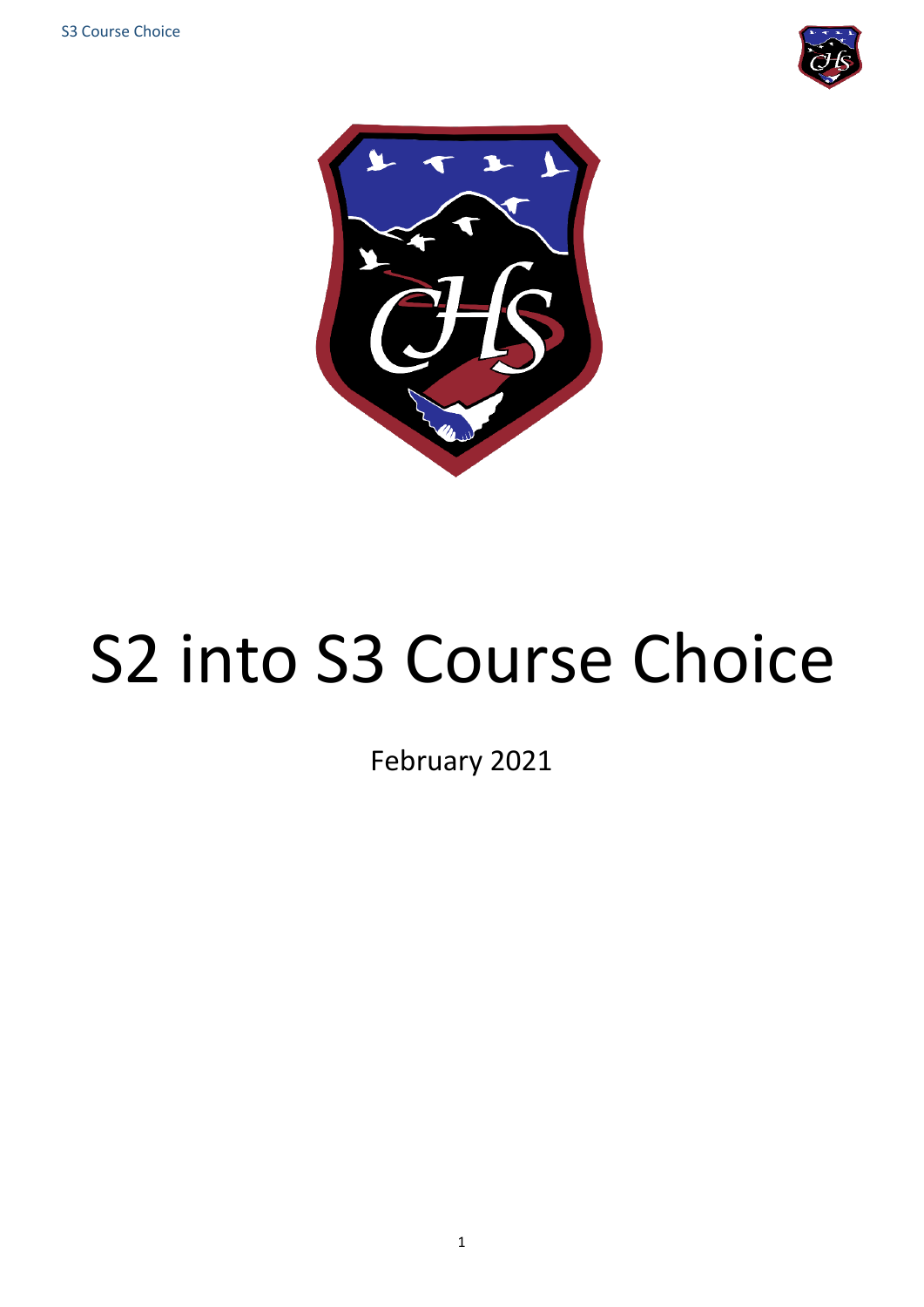

#### **S2 Important Dates for Students, Parents & Carers:**

Friday 5<sup>th</sup> February **S2 Progress Reports issued by email** 

**Friday 5 Information for S2 into S3 Coursing on the website <https://craigmounthighschool.co.uk/information-for-parents/publications-for-parents/>**

**Tuesday 16th February S2 Parent/carer consultation bookings open at 0900**

**<https://parents-booking.co.uk/craigmount>**

**Tuesday 23rd February Parent/Carer Telephone Consultation Evening (5.00-7.30 pm)** 

**Monday 1 Course Choice Input opens on website** 

**<https://optools.craigmounthighschool.co.uk/>**

**Monday 8th March Course Choice deadline**

**Students will be supported through this process during PSE Lessons week beginning 15th February**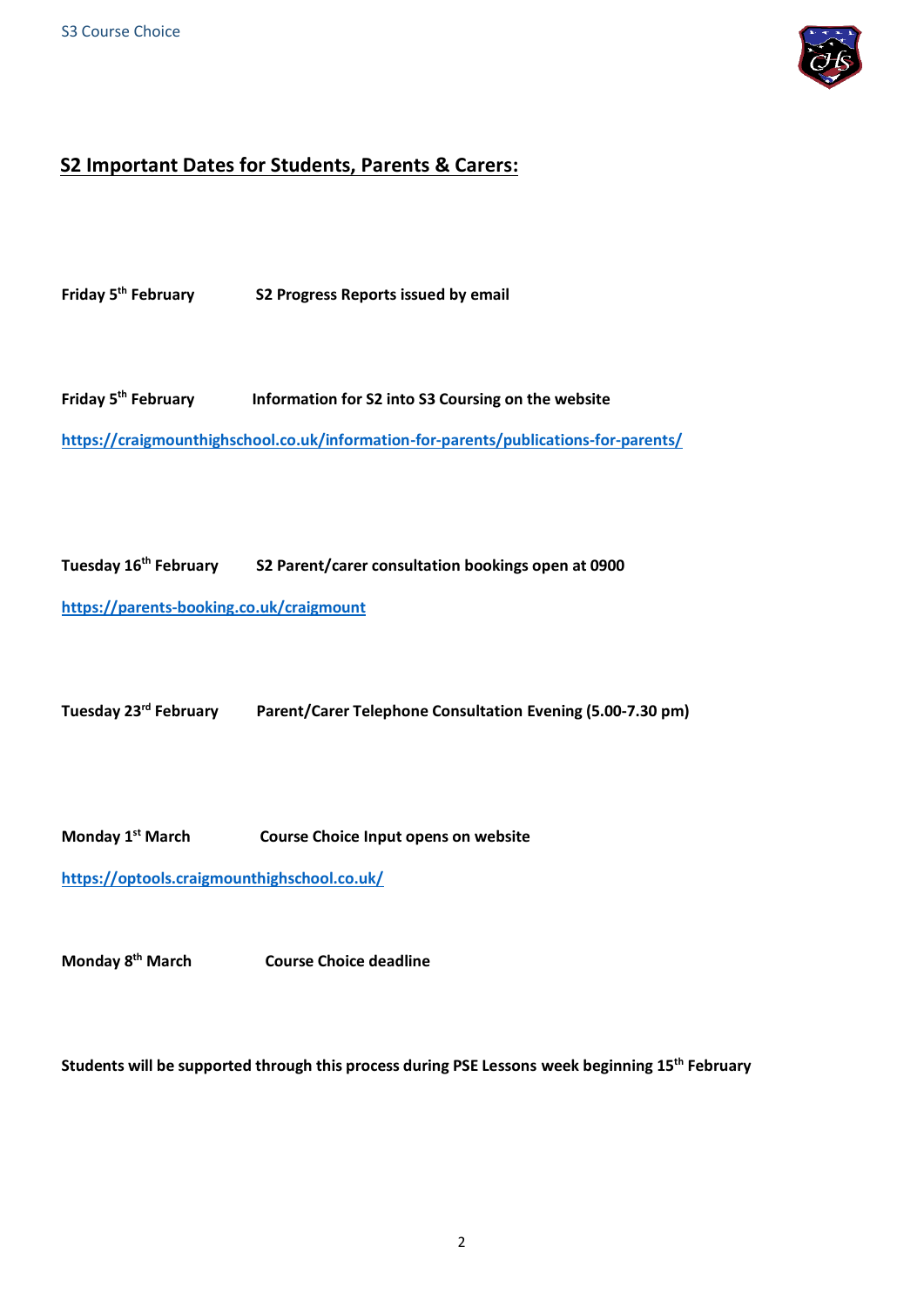

# **Transition from Second Year into Third Year**

The S1-3 Curriculum is made up of  $3^{rd}$  and  $4^{th}$  level learning Experiences and Outcomes, these make up the Broad General Education and form the basis for every lesson in every subject. Learners will work through the Curriculum at different rates based on their ability and understanding, and on the structure of a specific course.

The S1-3 Curriculum has a clear purpose: to provide all young people with a strong basis for later learning and to begin to prepare for National Qualifications at the right level for them.

The transition from second into third year allows students a degree of personalisation and choice in the subjects they study. In addition, students will continue to develop their skills in literacy and numeracy alongside skills for learning, work and life.



The second year report contains comments on progress directly from experiences and outcomes with a statement on application. These comments and statements should be used as a guide towards the appropriate subject choice **in conjunction with the level of interest for the subject and future learning / career plans.** Discussions at the parent consultation evening will also support the course choice process.

The courses selected at the end of S2 will provide the framework for future study. In S3 we will provide you with a report with details about the expected level of study in each subject. These 8 choices will be reduced to 7 into S4, where we expect students to continue, although there is scope to change. A general outline of the available qualifications can be found on page 5.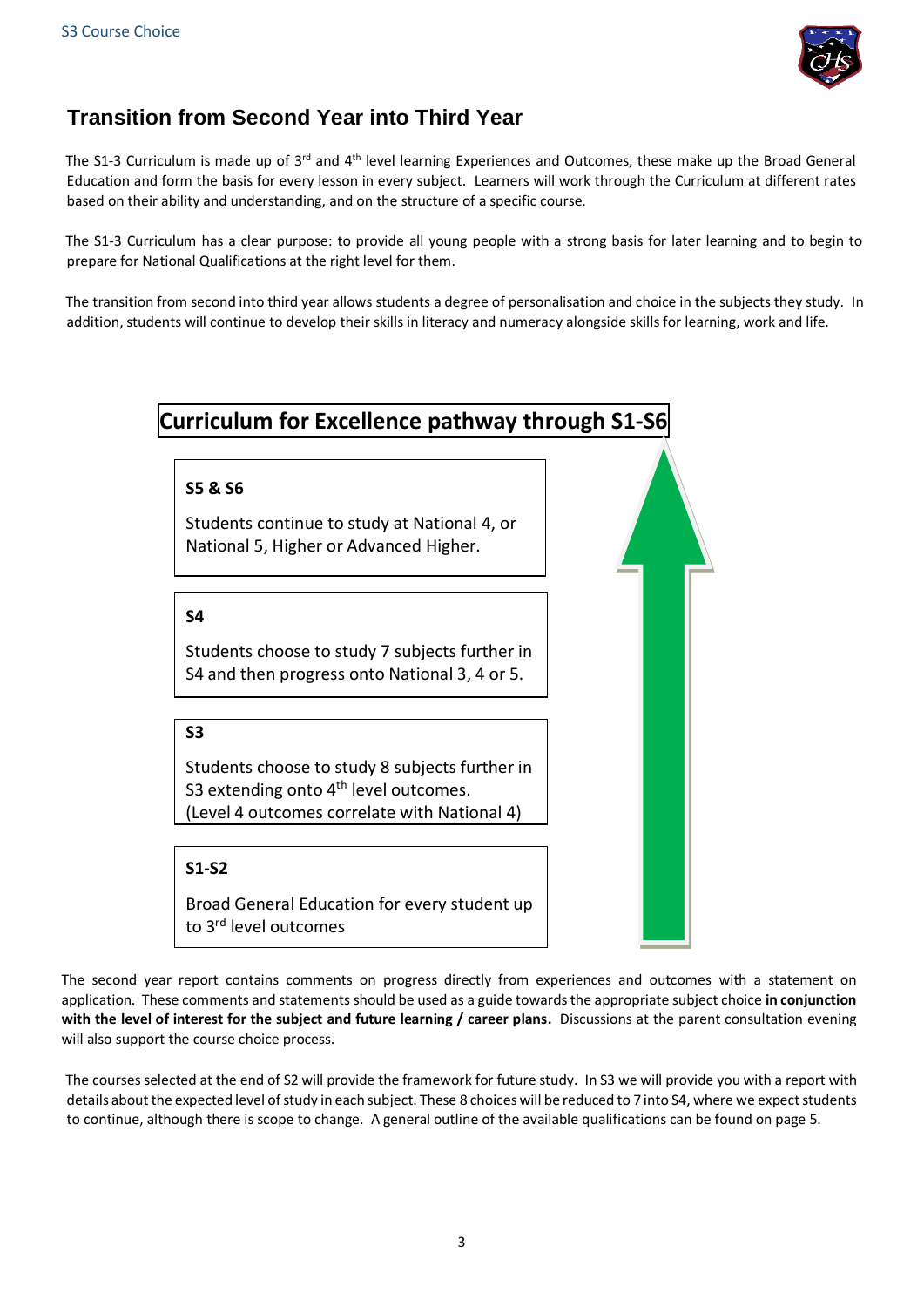

## **S4-6 Qualifications**

Students in S4-S6 study towards National Qualifications as listed below:

| <b>National Qualifications</b> |
|--------------------------------|
| <b>National 3</b>              |
| National 4                     |
| National 5                     |
| Higher                         |
| Advanced Higher                |

#### **Possible progression routes through the qualifications are outlined below:**



As a guideline, students demonstrating a **sound** working knowledge and application of skills will be likely to progress to National 4/ 5 in S4. Recommendations will be based on class work and assessment during the year.

The choice sheet on the last page of this booklet has been drawn up to reflect a broad general curriculum. This should help guide students towards a curriculum which allows them to specialise in areas of interest, but maintains breadth.

Please note if numbers are low we may not be able to run a subject. In this case you may be asked to make another choice. If a class is oversubscribed, criteria such as curricular balance and previous reports will be taken into account, along with other relevant information. For this reason you are asked to make two reserve choices.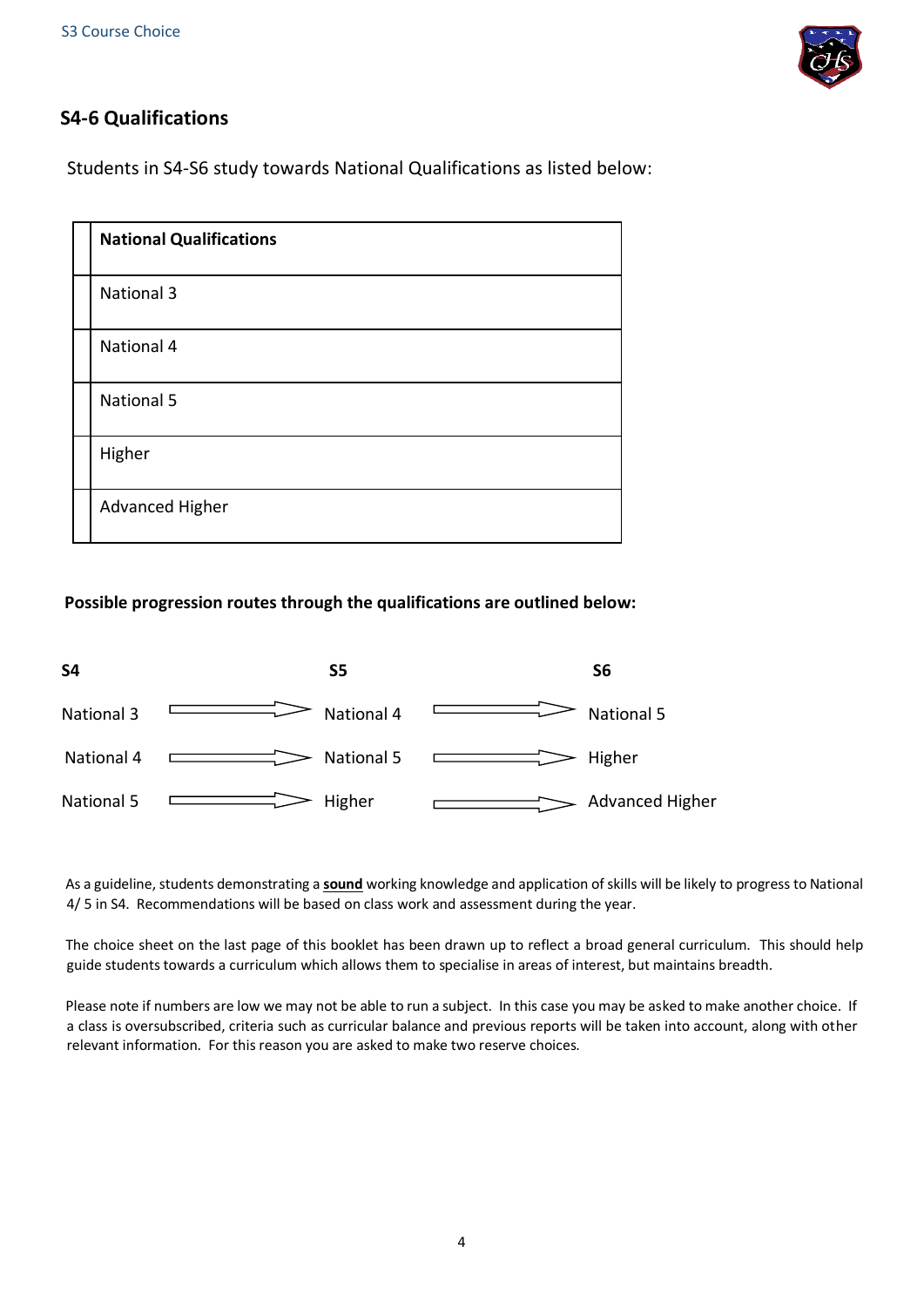

# **S2 into S3 Course Choice Guide**

#### **All students will continue with English, Maths, French or German, and will experience PE, PSE, RMPS and Creative Skills.**

- Continuing with a broad general education in S3, there will be a combination of core subjects with a choice across curricular areas.
- We recommend choosing from each of the curricular areas set out in the columns below, this will ensure a balanced curriculum.
- In the final column select a free choice from one of the other columns or you may choose Spanish as an additional language.
- If you are unable to make a choice within a specific column/curricular area please contact your Pupil Support Leader on Teams.

| <b>Expressive Art</b><br>with a focus on                               | Science with a<br>focus on      | <b>Social subjects</b><br>with a focus on                                                                             | <b>Technologies with</b><br>a focus on                                                                                                                                                                                 | <b>Additional choice </b>                                                                                                                                                                                                                                                                                                                                                                        |
|------------------------------------------------------------------------|---------------------------------|-----------------------------------------------------------------------------------------------------------------------|------------------------------------------------------------------------------------------------------------------------------------------------------------------------------------------------------------------------|--------------------------------------------------------------------------------------------------------------------------------------------------------------------------------------------------------------------------------------------------------------------------------------------------------------------------------------------------------------------------------------------------|
|                                                                        |                                 |                                                                                                                       |                                                                                                                                                                                                                        |                                                                                                                                                                                                                                                                                                                                                                                                  |
| Art and Design<br>Dance<br>Drama<br>Music<br><b>Physical Education</b> | Biology<br>Chemistry<br>Physics | <b>Business Management</b><br>Geography<br>History<br>Modern Studies<br>Religious and Moral<br><b>Education (RME)</b> | Accounting<br>Administration and IT<br>Computing science<br>Design & Manufacture<br><b>Engineering Science</b><br>Food & Consumer<br>Technology (FCT)<br><b>Graphic Communication</b><br>Physics<br>Practical Woodwork | Accounting<br>Administration and IT<br>Art and Design<br>Biology<br><b>Business Management</b><br>Chemistry<br>Computing science<br>Dance<br>Design & Manufacture<br>Drama<br><b>Engineering Science</b><br><b>FCT</b><br>Geography<br><b>Graphic Communication</b><br>History<br>Modern Studies<br>Music<br><b>Physical Education</b><br>Physics<br>Practical Woodwork<br><b>RME</b><br>Spanish |
|                                                                        |                                 |                                                                                                                       |                                                                                                                                                                                                                        |                                                                                                                                                                                                                                                                                                                                                                                                  |

#### **Students must complete subject choices on line by March 8 th 2021**

<https://optools.craigmounthighschool.co.uk/>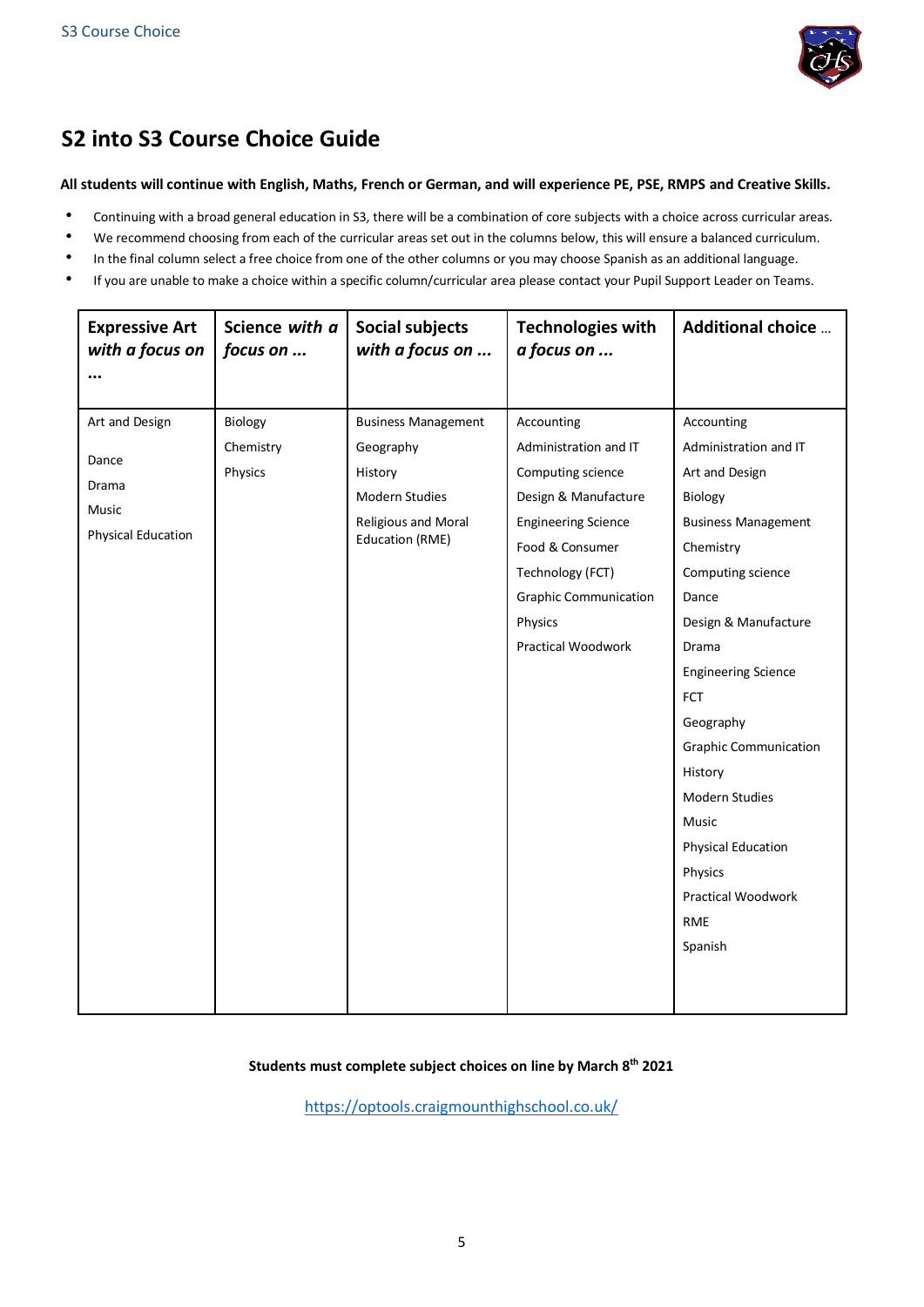# **ACCOUNTING**

# **S3 Course Content**

Introduction to Finance

Ledger accounts

Income statements

Budgeting including personal and business cash budgets Using spreadsheets to record and calculate financial data Break even analysis

Calculating wages and other personal/business finance



#### **Assessment**

In S3 students will be assessed via both written and practical exercises and also using ICT..

## **Homework**

Regular exercises given to reinforce skills.

## **Useful Websites**

http://craigmounthighschool.co.uk/faculties/ict/ https://twitter.com/CHSBusComp

## **Senior Phase and Beyond**

**S4** 

The S3 course will prepare pupils with the skills required for N5 Accounting in S4. It also allows students to see what accounting is about to aid further course decision making.

The S4 course consists of two main areas of study:

- Financial Accounting - Management Accounting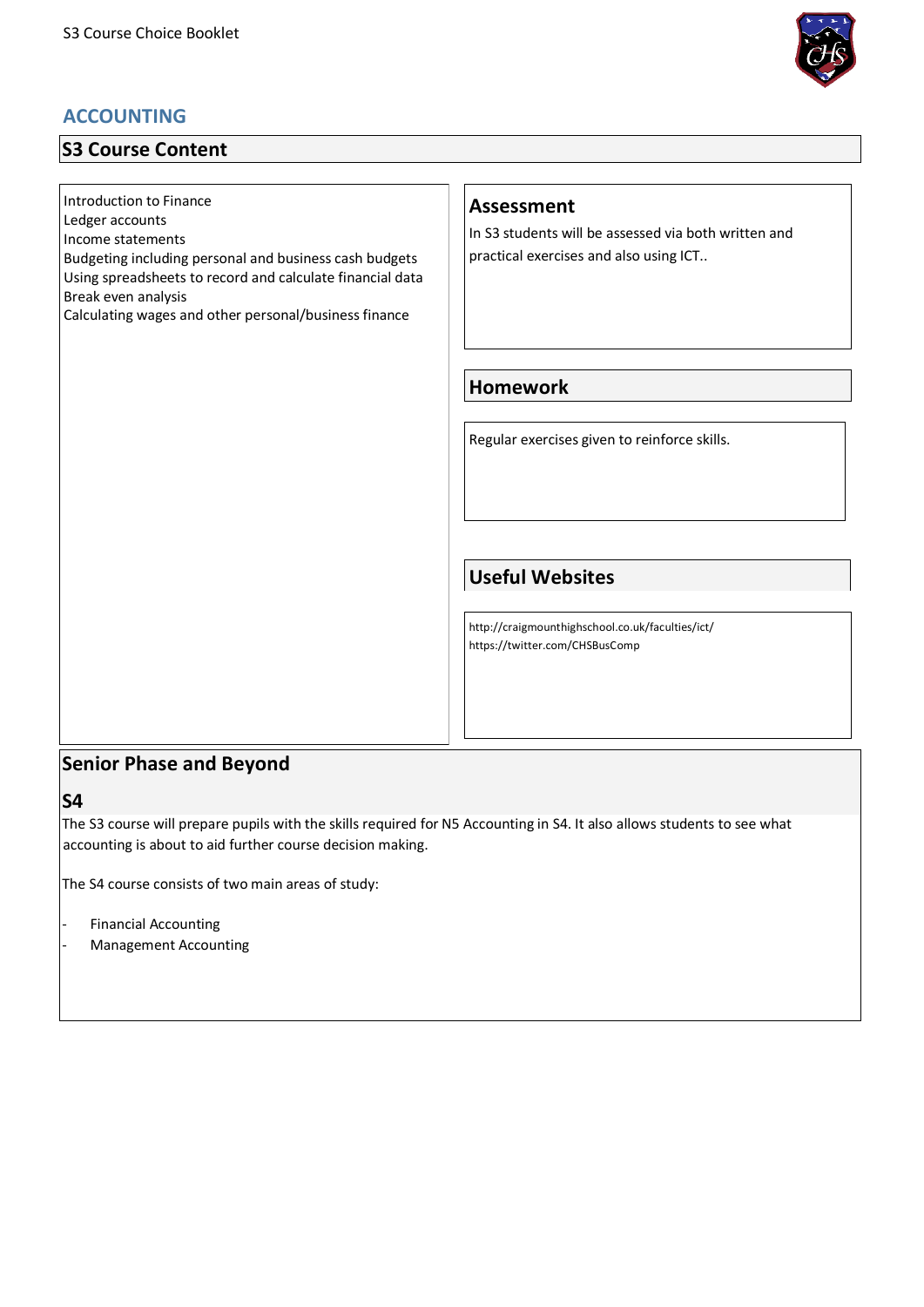

# **S3 Course Content**

Within the S3 Admin & I.T. course, students will study administrative, entrepreneurial, problem solving, decision making and ICT skills from the 3rd and 4th level outcomes and experiences.

S3 Topics:

- · Organising an Event
- **Business Documents** 
	- Fair Trade



In S3 the assessment builds on from S1/2 where we use a combination of tasks which allow students to show what they have learnt, this may take the form of presentations, group work, peer assessment, class tests and/or portfolios.

## **Homework**

A variety of tasks that will help demonstrate understanding of the course. 2 or 3 pieces of homework may be given per unit and possibly an out of school project.

# **Useful Websites**

www.tutor2u.net [www.businessstudiesonline.co.uk](http://www.businessstudiesonline.co.uk/) [www.biz-ed.co.uk](http://www.biz-ed.co.uk/) www.bbc.co.uk/youngapprentice http://craigmounthighschool.co.uk/faculties/ict/ <https://twitter.com/CHSBusComp> https://www.typing.com

# **Senior Phase and Beyond**

**S4** 

In S4 the Administration course is split into 3 units: National 4 Administrative Practices Communication in Administration IT for Administrators Admin and IT Portfolio

National 5 Administrative Practices Communication in Administration IT for Administrators

## **What this course can lead to**

Embedded in both National 4 & 5 courses are employability skills. Students will develop skills and knowledge in accessing, understanding and contributing to today's business and information environment. Administration & IT leads into different careers such as setting up your own business, administrative careers in many industries, human resources and many more. Administration & IT helps develop the skills beneficial within further or Higher education as nearly all courses require the skills gained in this subject.

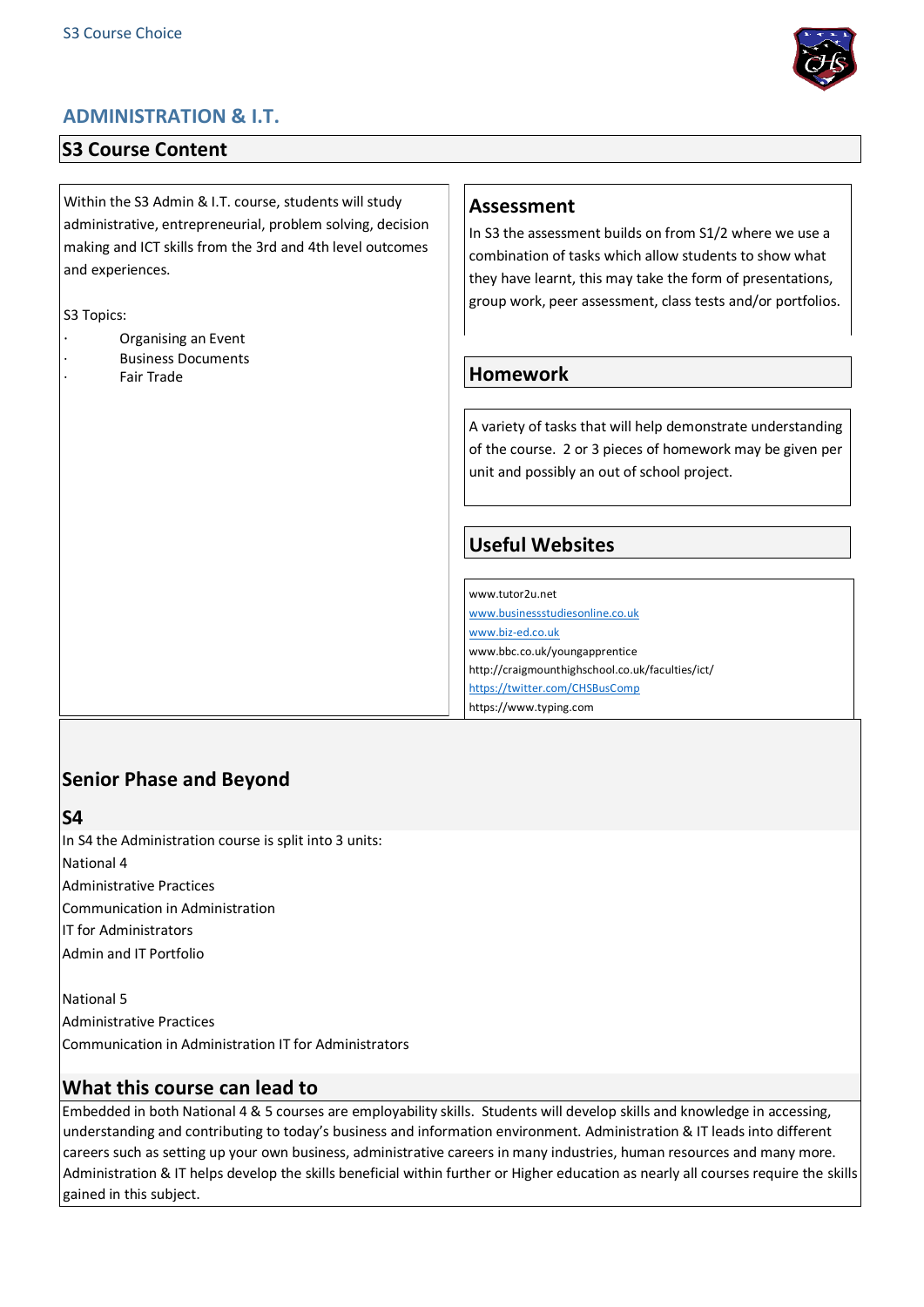## **ART & DESIGN**

# **S3 Course Content**

This course is suitable for all students with a genuine interest in Art & Design. It involves both design and expressive activities.

Design work will give students the opportunity to learn about the design process and develop their skill in using a variety of design techniques. They will develop a brief for an object like a hat, lamp, clock, chair, shoe or poster into a well-presented final outcome by investigating a theme such as insects, fish, birds, plants, flowers, bridges, or buildings and drawing inspiration from the work of professional designers.

Expressive activities will give an opportunity for students to express their thoughts and feelings through a variety of media and techniques including drawing, painting, sculpture, printmaking and clay.

Students will study the work of other artists and designers and will learn to draw inspiration from, and express informed opinions about, their work.

#### **Assessment**

Assessment in S3 builds on from S1/2 where we use a combination of tasks which allow students to show what they have learned. This may take the form of peer assessment, portfolios, written tests and presentations.

#### **Homework**

Personal research and investigation are essential ingredients for this course. Students will find out about artists and designers and gather appropriate visual information to support their practical projects.

## **Useful Websites**

Useful Websites https://www.nationalgalleries.org/

# **Senior Phase and Beyond**

#### **S4**

In S4 students will revisit and refine the skills learned in S3 and this will be delivered in two separate units of work: Art & Design – Expressive; Art & Design - Design. The study of professional artists' and designers' work underpins both units. Students will be presented at National 3, 4 or 5 depending on their progress.

#### **What this course can lead to**

Progression into S5 will depend on the student's performance in S4. This course or its components may provide progression to other SQA qualifications in the expressive arts, fashion and textiles, technologies, further study, employment or training.

There are a huge range of careers in which art & design skills are essential including fine art; product design; architecture, interior and landscape design; fashion, textile, jewellery and accessory design; set, make-up, costume, character and lighting design; graphic design and visual communication; animation; art therapy; mechanical design; and photography. Most of these require further study.

Art & Design at Higher level is recognised by nearly all universities as an approved entry qualification.

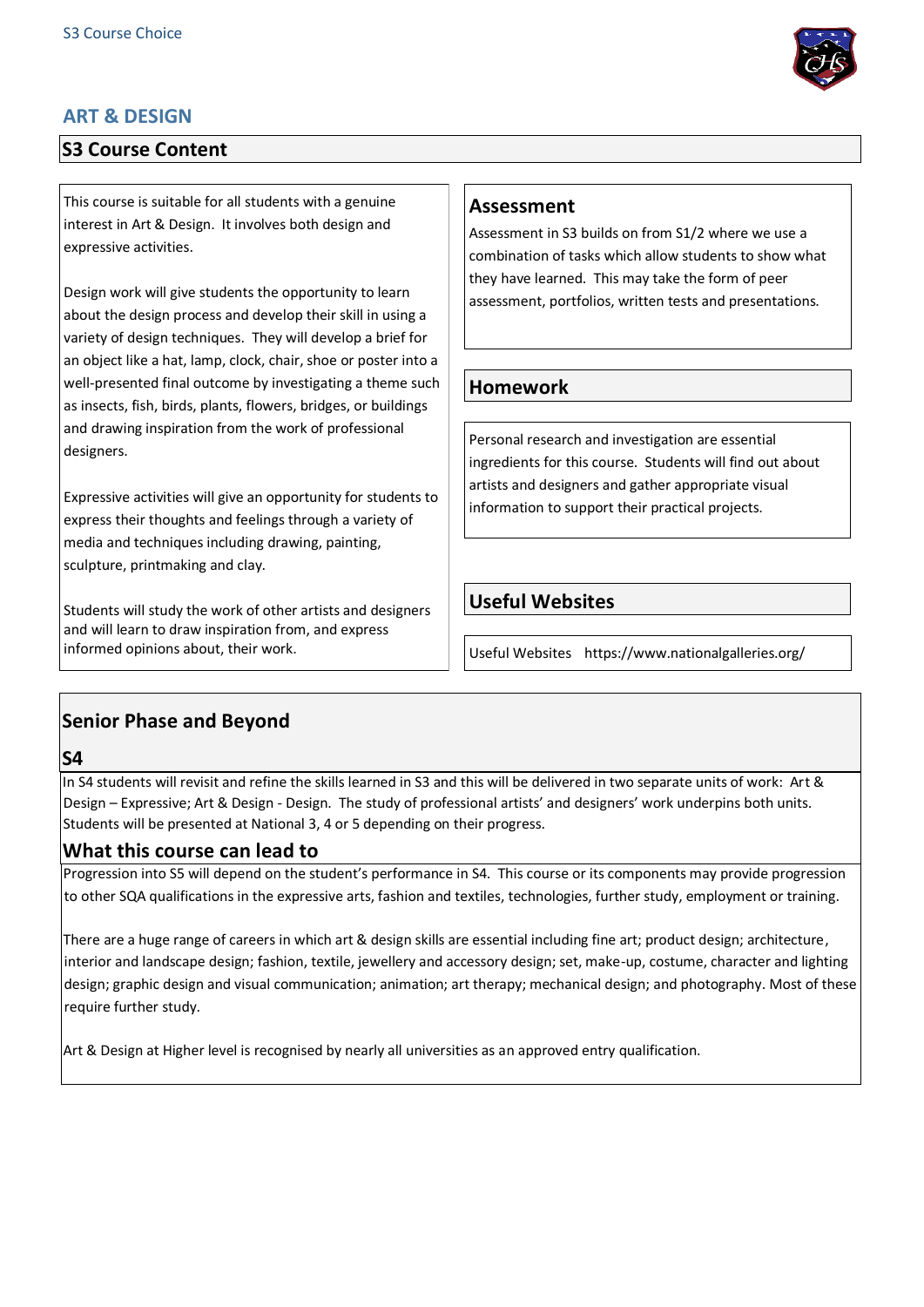# **BIOLOGY**

# **S3 Course Content**

Learners will study Biology through the Curriculum for excellence fourth level experiences and outcomes through the 'Life' course.

S3 Units:

- Life and Health
- Continuing Life
- Life on Earth

In addition Topical Biology will be an ongoing area of study throughout

#### **Assessment**

Assessment will take a variety of forms:

- Self-assessment
- Peer-assessment
- Group presentations
- Practical skills assessment
- Summative tests

#### **Homework**

Learners will be expected to complete a variety of homework tasks all designed to consolidate their learning. Regular revision is an ongoing homework expectation throughout the year.

## **Useful Websites**

SQA Website link for National 3/4/5 Biology http://www.sqa.org.uk/sqa/45723.html

#### **Senior Phase and Beyond**

**S4** 

- · S4 Biology is available at National 3, National 4 and National 5.
- All three national qualifications have common unit titles though the content is different.
- Units studied are Cell biology, Multicellular organisms and Life on earth.
- Learners achieving a National 3 in Biology would progress to National 4 Biology or a National 4 in Chemistry or Physics. Learners achieving a National 4 in Biology would progress to National 5 Biology or a National 4/5 in Chemistry or Physics.

Learners achieving a National 5 in Biology would progress to Higher Biology or a National 5 in Chemistry or Physics.

## **What this course can lead to**

Studying Biology provides an excellent foundation for pursuing Higher education degrees and careers in the Biological sciences including, Medicine, Dentistry, Pharmacy, Veterinary Science, Ecology, Zoology, Marine biology, Biochemistry and other science related subjects.

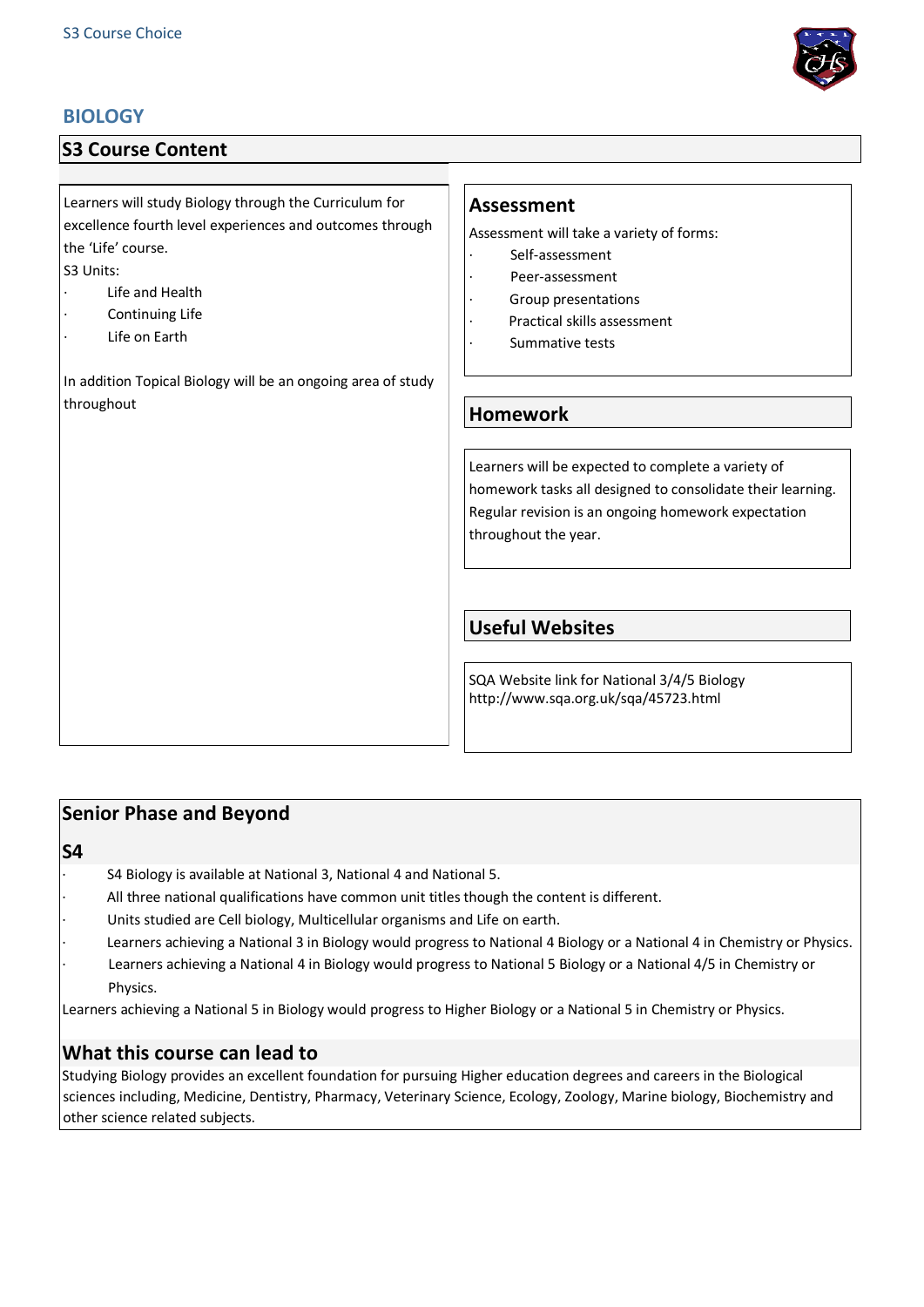## **BUSINESS MANAGEMENT**

## **S3 Course Content**

Within the S3 Business Management course, students will study entrepreneurial, finance, problem solving, decision making and ICT skills from the 3rd and 4th level outcomes and experiences.

S3 Topics:

**Business in Action** - Influences on Business

#### **Assessment**

The course gives the students the opportunity to demonstrate and develop their business, enterprise and employability skills. Students sit regular assessments to gauge progress in the units and are used to inform decisions about progression into S4.

#### **Homework**

A variety of tasks that will help demonstrate understanding of the course. Two or three pieces of homework may be given per unit and possibly an out of school project. Students are encouraged to keep up to date on latest business news by following our twitter account @chsbuscomp

#### **Useful Websites**

www.tutor2u.net www.businessstudiesonline.co.uk www.biz-ed.co.uk www.bbc.co.uk/youngapprentice http://craigmounthighschool.co.uk/faculties/ict/ https://twitter.com/CHSBusComp

## **Senior Phase and Beyond**

**S4** 

In S4 the Business Management course is split into 3 units:

| <b>National 4</b>          | <b>National 5</b>                    |
|----------------------------|--------------------------------------|
| <b>Business in Action</b>  | <b>Business in Action</b>            |
| Influences on Business     | Management of People & Finance       |
| <b>Business Assignment</b> | Management of Marketing & Operations |

#### **What this course can lead to**

Embedded in both National 4 & 5 courses are employability skills. Students will develop skills and knowledge in accessing, understanding and contributing to today's business and information environment.

Business Management leads into different careers such as setting up your own business, marketing and advertising, human resources and many more. Business management helps develop the skills beneficial within further or higher education as most courses have a business element included.

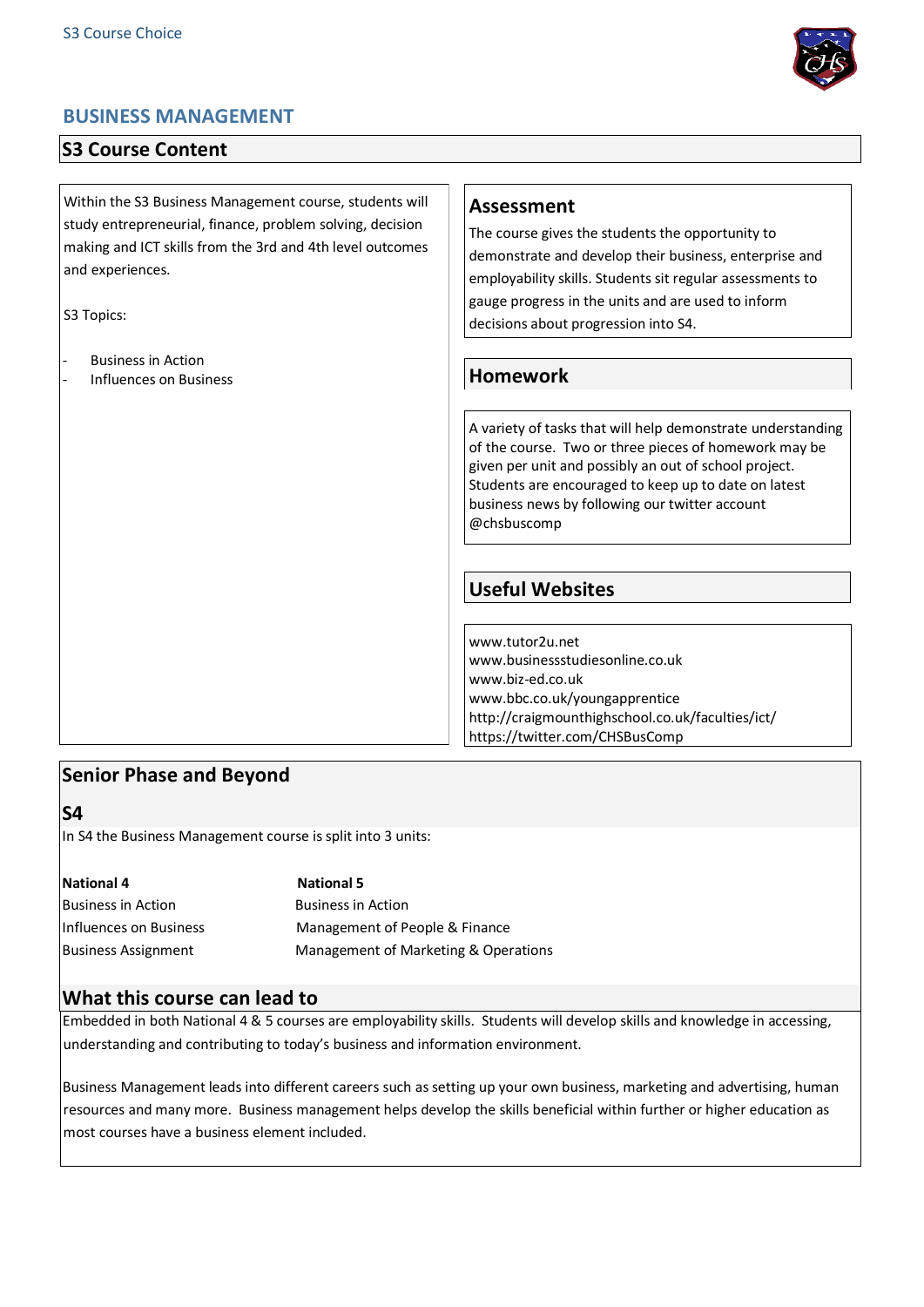

# **Chemistry**

# **S3 Course Content**

| Being a Materials Engineer<br>In addition Topical Chemistry will be an ongoing area of | Learners will be expected to complete a variety of<br>homework tasks all designed to consolidate their learning.<br>Regular revision is an ongoing homework expectation<br>throughout the year. |
|----------------------------------------------------------------------------------------|-------------------------------------------------------------------------------------------------------------------------------------------------------------------------------------------------|
| study throughout.                                                                      | <b>Useful Websites</b><br>SQA Website link for National 3/4/5 Chemistry<br>http:// www.sqa.org.uk/sqa/45720.html                                                                                |

| <b>Senior Phase and Beyond</b> |                                                                                                                     |  |  |  |
|--------------------------------|---------------------------------------------------------------------------------------------------------------------|--|--|--|
| $\mathsf{S}4$                  |                                                                                                                     |  |  |  |
|                                | S4 Chemistry is available at National 3, National 4 and National 5.                                                 |  |  |  |
|                                | All three national qualifications have common unit titles though the content is different.                          |  |  |  |
|                                | Units studied are Chemical changes and structure, Natures chemistry and Chemistry in society.                       |  |  |  |
|                                | Learners achieving a National 3 in Chemistry would progress to National 4 Chemistry or a National 4 in Biology or   |  |  |  |
|                                | Physics.                                                                                                            |  |  |  |
|                                | Learners achieving a National 4 in Chemistry would progress to National 5 Chemistry or a National 4/5 in Biology or |  |  |  |
|                                | Physics.                                                                                                            |  |  |  |

Learners achieving a National 5 in Chemistry would progress to Higher Chemistry or a National 5 in Biology or Physics.

# **What this course can lead to**

Studying Chemistry provides an excellent foundation for pursuing Higher education degrees and careers in the Chemical, Biochemical and Physical Sciences including, Medicine, Dentistry, Pharmacy, Veterinary Science, Forensics, Chemical Engineering and other science related subjects.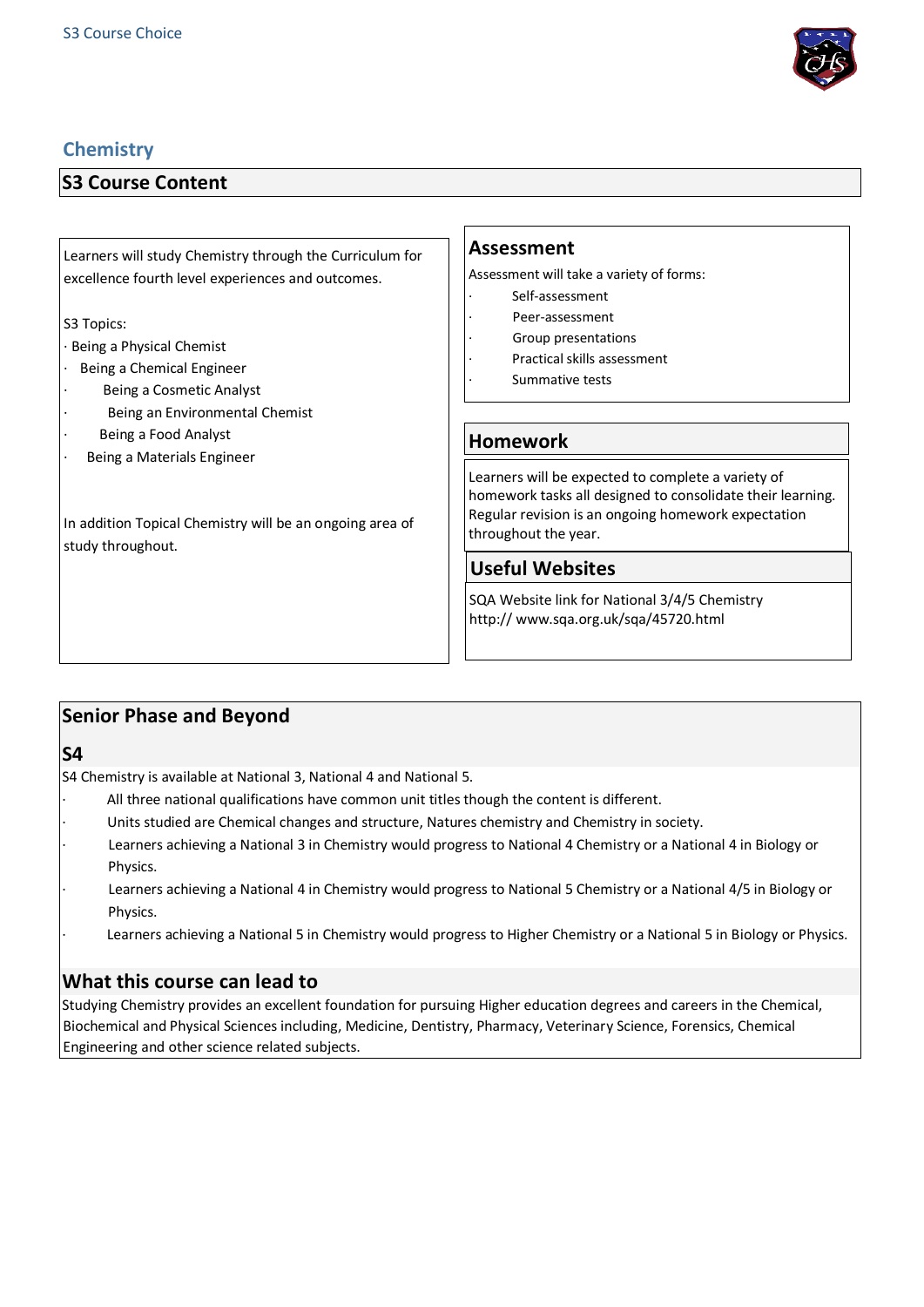# **Computing Science**

## **S3 Course Content**

Students will study Computing Science, covering the 3rd and 4th level outcomes and experiences.

S3 Topics:

- Computer Systems and Emerging Technology: basic architecture of computer systems and then investigating a current emerging technology.
- Data Representation: how different types of data are stored inside a computer.
- Web Development: web site design and creating a web site using HTML.

#### **Assessment**

Students will be assessed in a variety of forms: digital evidence, presentations, peer assessment and written work. The collective evidence will be used to gain an overview of a student's learning.

## **Homework**

Students are encouraged to keep up to date on latest technological developments by following our twitter account @chsbuscomp or the news group on Edmodo. Formal homework is given regularly to review class work and to prepare for written assessments.

# **Useful Websites**

<http://www.myworldofwork.co.uk/the-it-industry> http:// [www.bigambitionscotland.com/](http://www.bigambitionscotland.com/) http:// craigmounthighschool.co.uk/faculties/ict/ https://twitter.com/CHSBusComp

## **Senior Phase and Beyond**

#### **S4**

In S4 the Computing Science course is split into 2 units: Information Systems Design & Development: Software Design & Development.

The content of the 2 units will covered in the following topics:

- · Software Design and Development
- Computer Systems
- Database Design and Development
- Website Design and Development

#### **What this course can lead to**

The computational skills that students will gain in this course can lead to a job in any of the computing professions. The industry needs people with a wide range of skills – talented youngsters who can be software engineers, digital and creative media developers, marketing and sales professionals, product managers, business analysts, ecommerce specialists, telecoms experts, web designers, the list is … almost… endless. Students will develop transferable skills for learning, skills for life and skills for work, opening up a wide range of career and study opportunities and enabling them to develop as global citizens who can contribute effectively to their communities, society and the world.

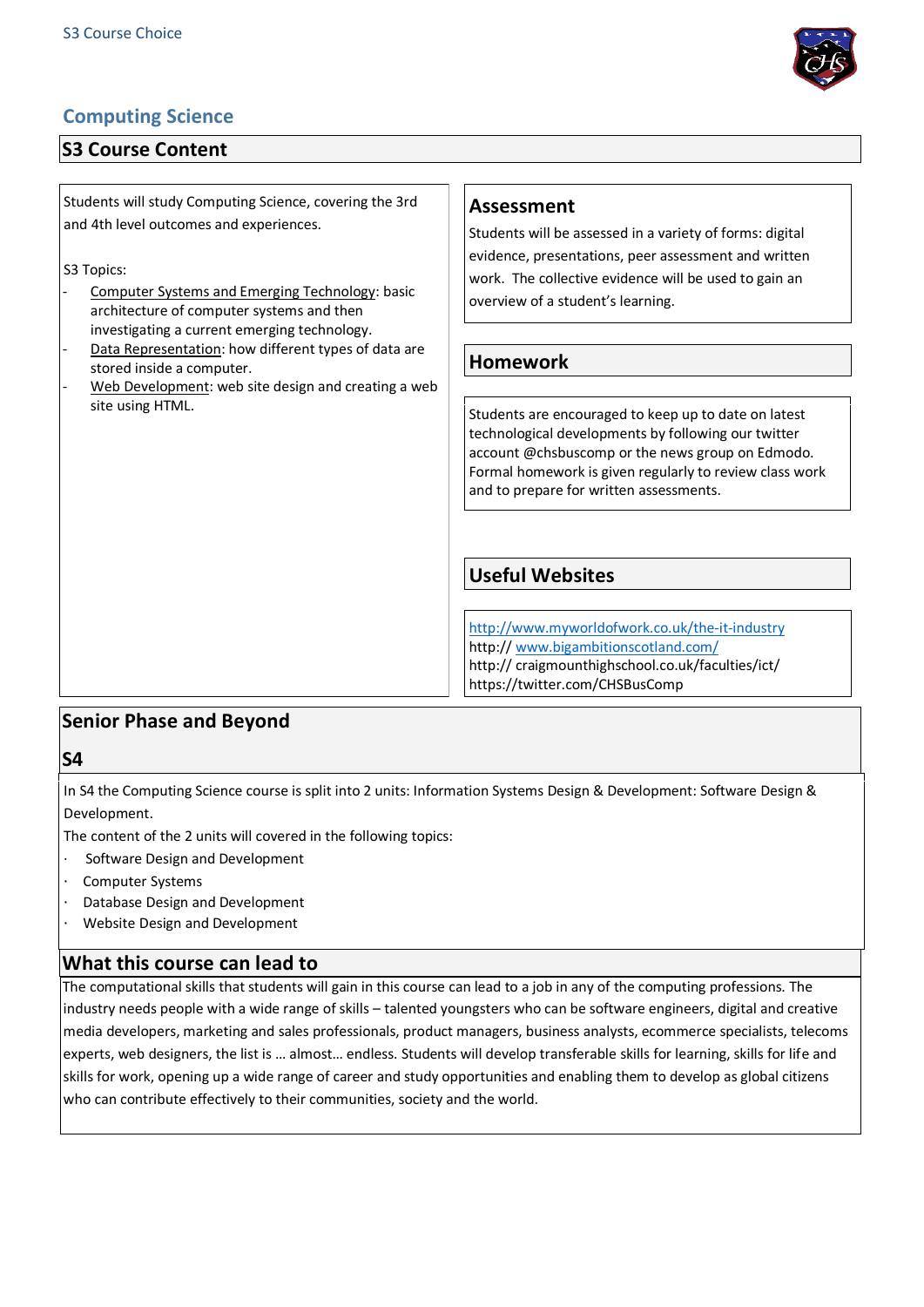## **Dance**

# **S3 Course Content**

Students will study Dance, covering the 3rd and 4th level outcomes and experiences.

S3 Topics:

Choreography:

Creation of dance by choosing movements appropriate to a stimulus and using basic choreographic tools to develop the movements.

Technical Skills:

Participation in dance in hip hop, jazz and contemporary styles.

Development of the movements to improve correct posture, coordination, balance and flexibility.

Improve awareness of the dance features of each style. Performance:

Performance of teacher-led and own choreography from the three dance styles. Students will be given the

opportunity to perform for an audience.

Analysis of Performance:

Watching, understanding and commenting on the work of others, contributing personal opinions and responding to constructive criticism in a positive manner.

Analysis of technical aspects of dance and a chosen dance piece.

## **Assessment**

Students will be assessed using digital evidence of performance, peer assessment and written work. The collective evidence will be used to gain an impression of a student's learning and progression.

# **Homework**

Students will be given formal homework to review class work, evaluate own performance and prepare for written assessments. This will be carried out on Edmodo.

## **Useful Websites**

http://www.ydance.org/ www.dancebase.co.uk/

# **Senior Phase and Beyond**

## **S4**

In S4 National Qualifications will be assessed at National 5. The qualification consists of:

Dance: Technical Skills

- o Developing knowledge and critical understanding of a selected dance style.
- o Applying technical dance skills in contrasting dance styles.

Dance: Choreography

o Developing knowledge and understanding of complex choreographic principles.

o Applying choreographic principles to create the choreography for a duet. Dance Performance o Performance of a solo in one dance genre.

o Performance of a choreography for two dancers.

## **What this course can lead to**

The technical and choreographic skills that students will gain can lead to entry to Higher Dance or a Performing Arts college course. These skills will also be particularly useful to students seeking to work in any performing arts career or dance teaching. Students will develop the confidence and ability to participate in dance out with and after school as well as developing transferable skills of leadership, working as a team, logical and creative thinking and communication.

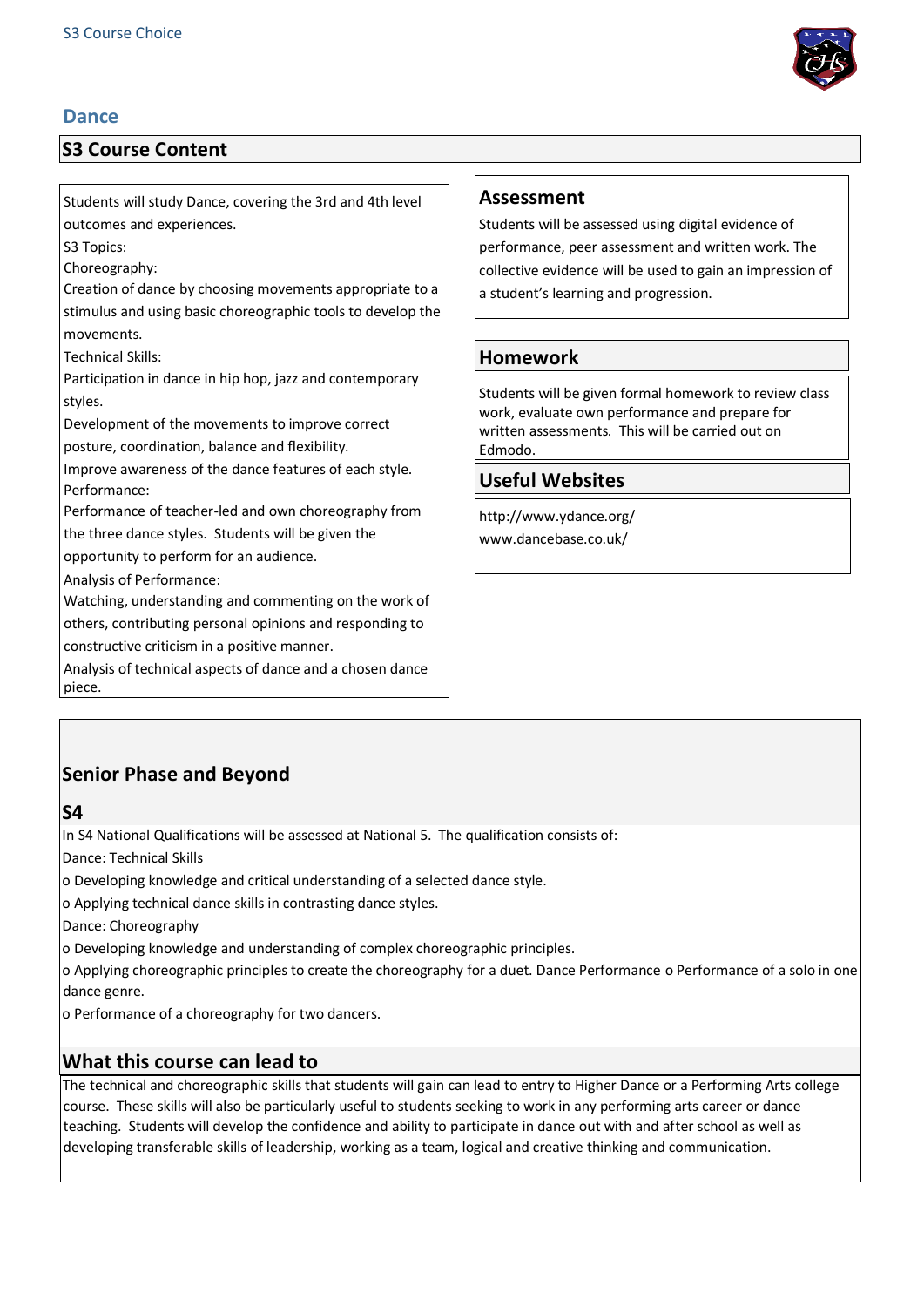

## **DESIGN AND MANUFACTURE**

#### **S3 Course Content**

There is always a need in societies for people who can design and make products that solve problems. The Design & Manufacture course provides the opportunity for students to develop more advanced designing skills and make both prototype and final models. This involves working on complex and exciting design problems and learning more about commercial product design, industrial processes and their impact on society.

There will be a series of product design assignments that will involve producing a design folio then making the product using a variety of hand and machine tools such as lathes, drills and laser cutters. Various types of materials and processes are investigated and used.

This course contains a significant practical component for which we ask for a contribution towards the cost of the materials students will use: £10

## **Assessment**

Assessment in S3 builds on from S1-2 where we use a combination of tasks which allow students to show what they have learned. This may take the form of practice models, larger practical projects, design folios, written tests and presentations.

## **Homework**

Homework will be in a variety of formats. Written and electronic question sheets may be used to reinforce class work while students may also have the opportunity to do additional work on projects and presentations.

# **Useful Websites**

www.idsketching.com http://www.dezeen.com/ http://www.heatherwick.com/

# **Senior Phase and Beyond**

**S4** 

In S4 the Design & Manufacture course focuses more firmly on product design and a greater variety of workshop and industrial production techniques. Students will develop their creative skills through the design process by working on sketching and communication skills and using various technologies to help implement their solutions.

## **What this course can lead to**

The subject can lead to both Higher and Advanced Higher levels and is a preferred entry requirement for many design based courses at universities and colleges. It can then lead onto a career in architecture, craft trades, engineering, furniture design, industrial design, interior design, product design, quantity surveying, technician services etc.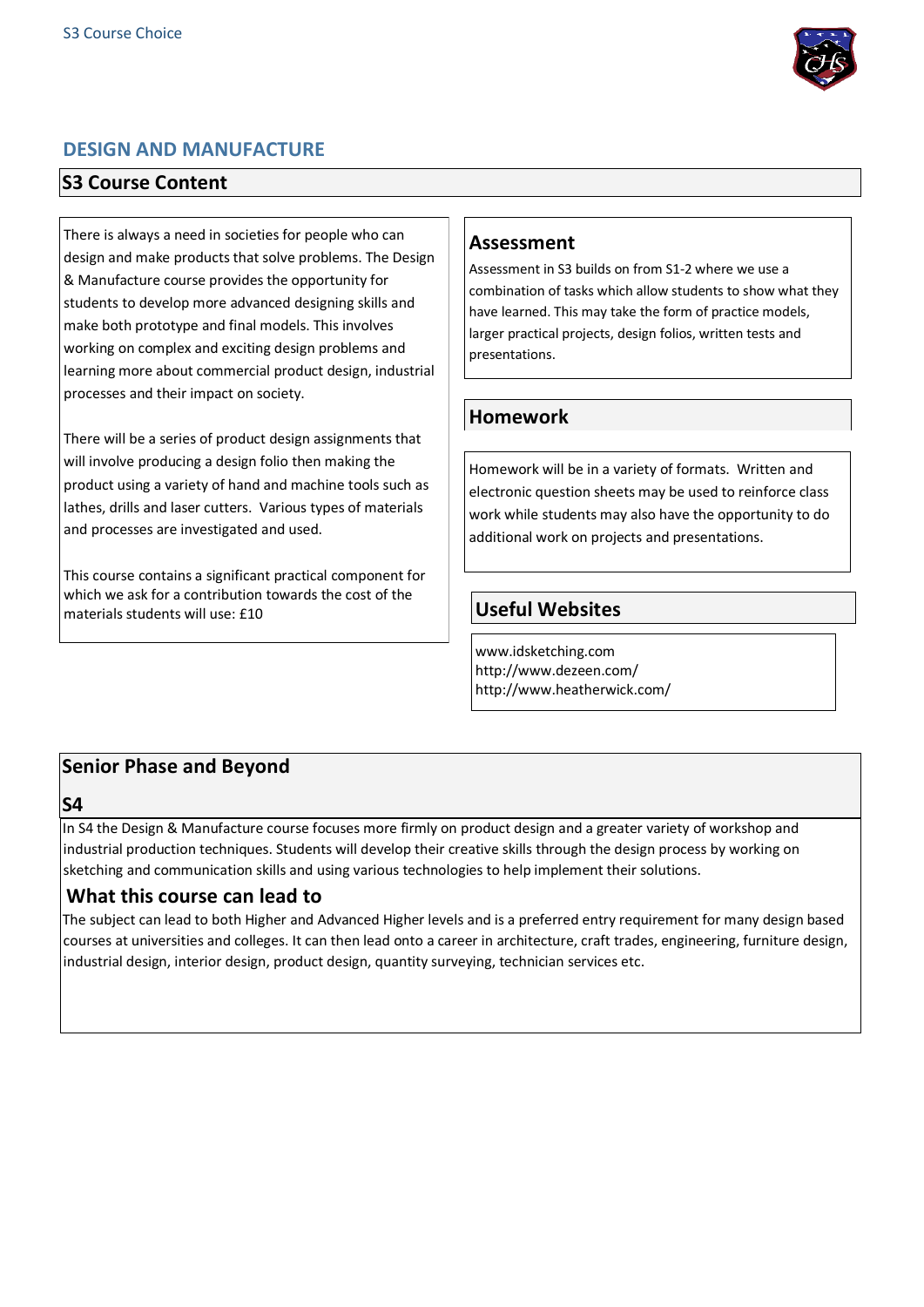## **DRAMA**



## **S3 Course Content**

Students who take Drama in S3 will continue to create, develop and portray different characters. They will respond to different stimulus material such as text, song lyrics, music and images to inspire their work.

Students will devise, rehearse and perform their dramas to different audiences throughout the year.

The course also includes an introduction to Production Skills, such as lighting, sound, set, costume, props, stage make-up and hair.

Students will maintain a folder of work. They will evaluate their performances and the performances of other students (including a professional theatre company). They will have the opportunity to visit the theatre as part of their course.

## **Assessment**

Assessment in S3 builds on from S1/S2. A combination of tasks are completed which allow students to show what they have learnt; this may take the form of presentations to an audience, group work, peer assessment, class tests, folder work and evaluation.

#### **Homework**

Students will be expected to do a variety of tasks including written work for their folder, evaluations, research, revising work done in class and preparing for performance work.

#### **Useful Websites**

www.nationaltheatrescotland.comwww.edtheatres. com www.lyceum.org.uk www.traverse.co.uk www.edinburghplayhouse.org.uk

## **Senior Phase and Beyond**

#### **S4**

Students opting to continue with Drama in S4 will be presented at National 3, National 4 or National 5 depending on progress. The S4 course builds on the knowledge, understanding and skills developed in S1-3 Drama. It is split into 3 units:

- · Drama Skills
- · Drama Production Skills
- · Drama Performance

All units have practical and written components that the students will be assessed on. Folios of work will be completed for each unit. Practical acting and production skills will be developed throughout. At the end of the course, in discussion with their teacher, students will choose what they would like to focus on for their final practical assessment from the following: acting; lighting; sound; set; costume; props; make-up and hair.

Students presented at National 5 will have a written paper as well as a practical exam.

## **What this course can lead to**

Students can continue on to National 4, 5 or Higher Drama depending on their progress in S4. A student achieving an A or B grade in Higher would hope to progress to Advanced Higher in S6.

Drama is valued by employers, colleges and universities. It gives students the opportunity to grow in confidence, work as part of a team, develop communication and leadership skills, use their creativity and learn about other people's lives.

These transferable skills are of particular value in a world where communication is often done via a screen and not face to face.

Further study and careers in Performing Arts, Education, Law, Film and Media, Arts Administration, Theatre Journalism, Producing, Directing, Stage Management, Community Theatre, Design, Sound Technology, and anything that involves working with others or presentation skills.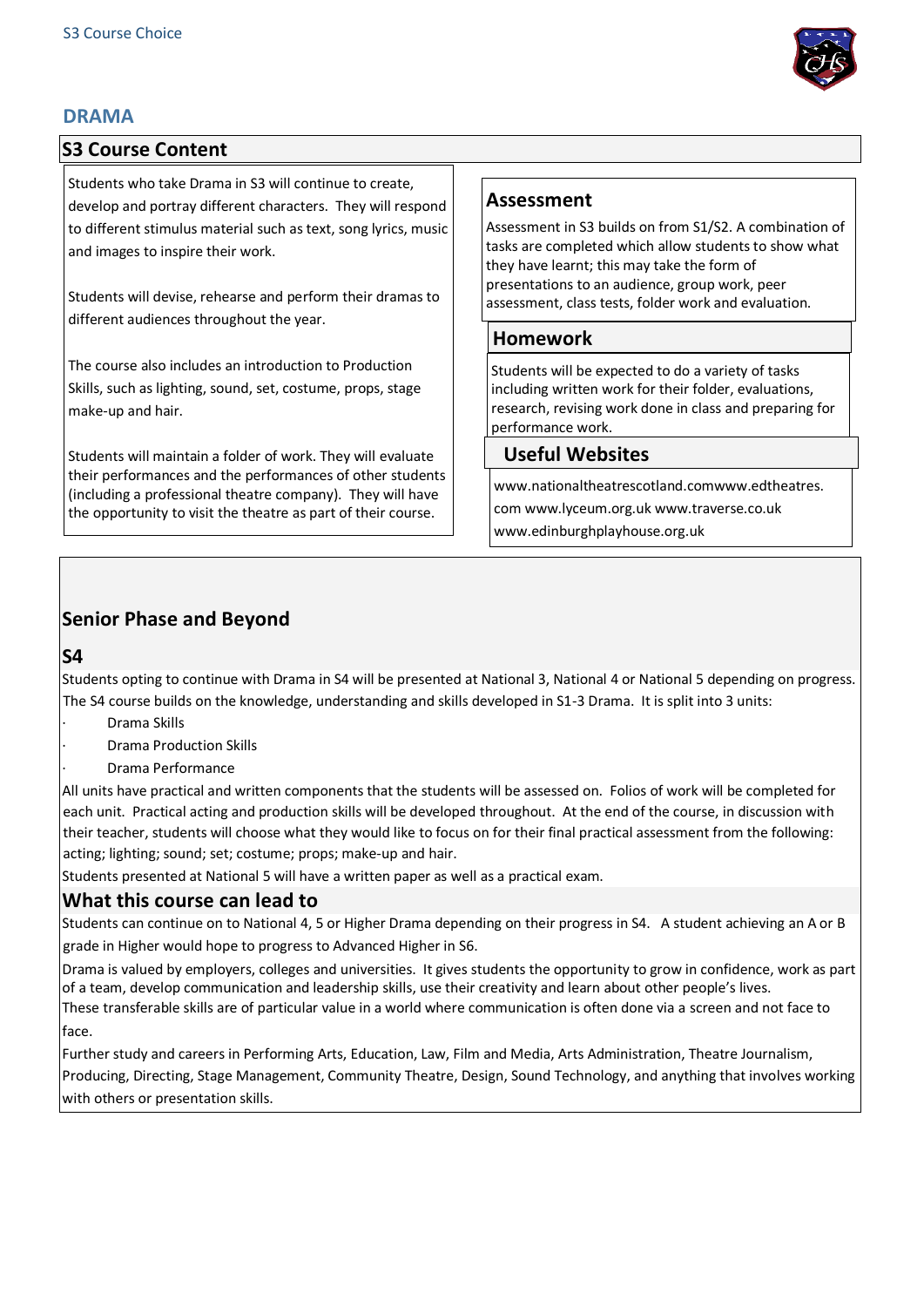

## **ENGINEERING SCIENCE**

## **S3 Course Content**

Scotland has an international reputation for producing great engineers and of technological innovation. We have a huge impact in areas such as space and under-sea exploration, renewable energy production, electronics and in developing iconic structures.

The S3 Engineering Science course involves using mathematical and problem solving skills to investigate, design, simulate and construct engineered solutions to real life problems. This will include both analogue and digital electronics, programmable microchips, pneumatics, mechanisms, energy production, and structures.

It also involves looking at the impact engineering projects have on society, the environment and the economy, whether that be through something as small as a microchip or as big as the new Queensferry crossing.

Students will use a variety of electronic components and equipment, pneumatic valves, mechanisms and computer simulations to produce working systems. Mathematical equations are used to help design and analyse them.

#### **Assessment**

We use a combination of tasks which allow students to show what they have learned. This may take the form of building and simulating electronic circuits, group challenges, peer assessment, written class tests, reports and presentations.

## **Homework**

Homework will be in a variety of formats. Written and electronic question sheets will be used to reinforce class work while students will also have the opportunity to work on reports and presentations.

# **Useful Websites**

http://www.yenka.com/en/Free\_student\_home\_licences/ https://forceeffect.autodesk.com/frontend/fe.html http://www.bbc.co.uk/education/subjects/zphfcdm http://www.theengineer.co.uk/ http://www.bbc.co.uk/programmes/b006m9ry

## **Senior Phase and Beyond**

#### **S4**

The S4 course builds on the knowledge and skills introduced in S3 and is spilt into three units:

- · Engineering Contexts & Challenges
- Electronics & Control
	- · Mechanisms & Structures

These units look more deeply at engineering disciplines, their place in society, and the underlying principles that are used by engineers (highlighting electrical/electronic, civil, and mechanical engineering).

## **What this course can lead to**

Engineering Science leads onto, and is a preferred entry qualification for, degree courses in most engineering disciplines such as electrical, electronic, structural, civil, mechanical, energy, environmental, sound etc. Many other courses and careers in areas such as the sciences, maths, ICT and product design will involve, or are supported by, elements that are covered in Engineering Science. There are excellent opportunities for engineers both in Scotland and world-wide. These can involve projects as varied as designing the next generation of mobile phones, helping get a robot to another planet or ensuring that water supplies get to areas where there are shortages.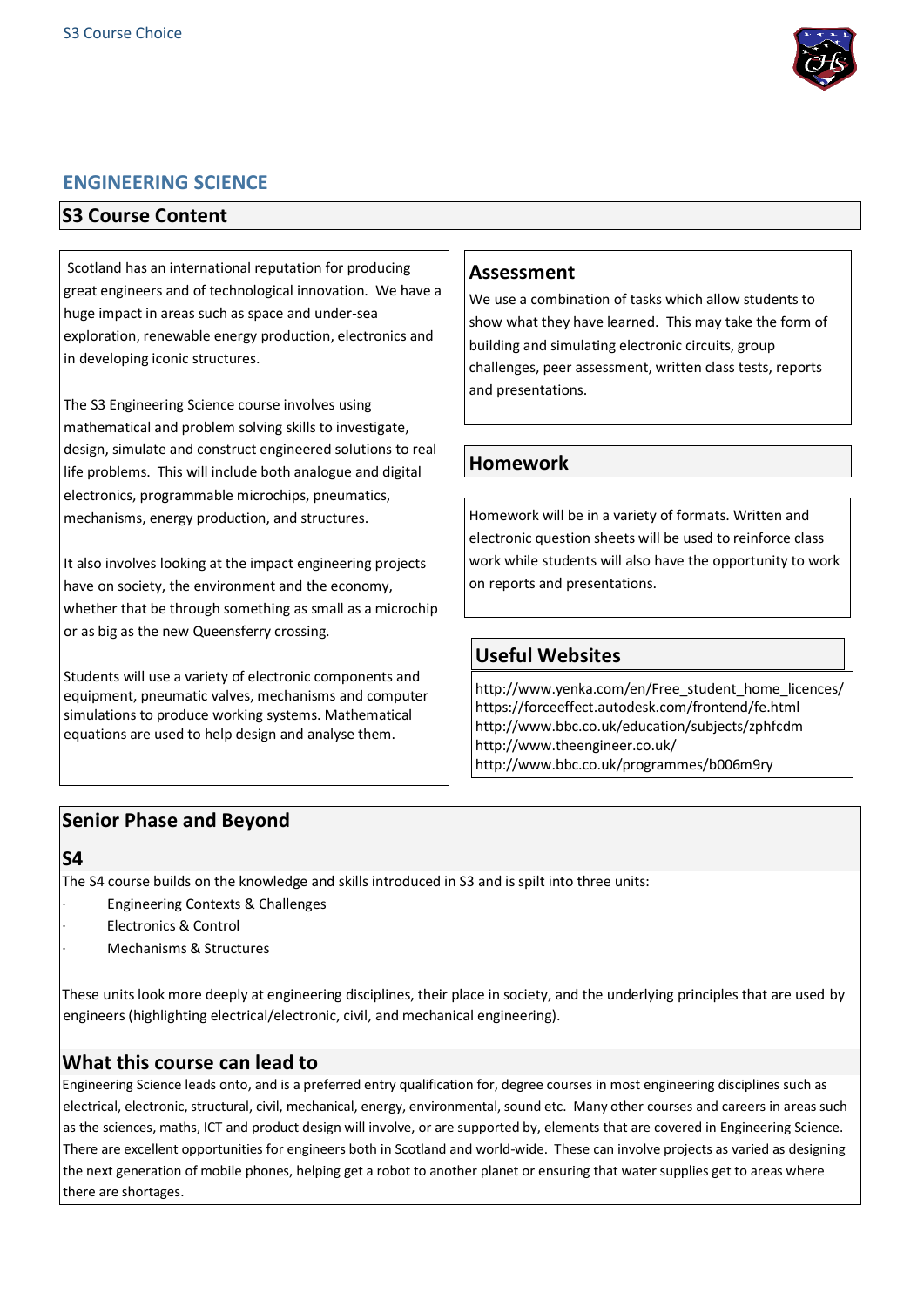# **ENGLISH**

## **S3 Course Content**

Students will cover a variety of tasks which allow them to demonstrate competency in relation to:

- **Writing**
- **Reading**
- **Talking**
- **Listening**

They will consider Literacy and the thinking behind an Added Value Unit. These are areas of study that are required at National 4 level.

Topics covered may include :

- A Creative Writing Unit
- A Short stories Unit
- Debating lessons
- Discursive writing techniques
- Drama Unit (usually Shakespeare)
- Critical essays on Prose texts ( i.e. Dr Jekyll and Mr Hyde/To Kill a Mockingbird / The Outsiders )
- Reading for Understanding, Analysis and Evaluation Poetry Unit (poets may include Carol Ann Duffy, Liz
- Lochhead, Edwin Morgan and Norman MacCaig ) Film Unit (possibly The Hunger Games or O Brother Where Art Thou)
- Formal report (possibly on a topic like Scottish Independence)
- Class Talk (possibly on the impact of mobile phones on the Educational experience )
- Personal Reading (Fiction and Non Fiction)
- Listening tasks which concentrate on how language operates in a variety of contexts

## **Senior Phase and Beyond**

## **S4**

The Course is divided into two units:

- 1- Analysis and evaluation
- 2- Creation and production

External Assessment – Exam and folio

## **What this course can lead to**

The skills you acquire on this Course can support you in many different jobs. Many Professional jobs require a minimum of B at Higher English level.

Careers in Journalism, Law and Teaching will require strong English and Communication skills.

Most jobs will demand a confidence with Language use and the ability to discuss and listen in a group situation.

Students will develop their Writing and Comprehension skills, they will also be able to write creatively, access Non Fiction texts and compile reports.

Society will expect you to be able to contribute meaningfully to projects and an English Course will equip you for this type of demand.

# **Assessment**

Students will be assessed holistically in relation to the experiences and outcomes :

Written work, group and class discussion, peer assessment, Co op learning formative assessment (evidence of written work in groups).

Individual talks and formal Critical

## **Homework**

Personal reading – advice and support to be given by

Librarian and Department.

Completing Class assignments.

Accessing Dept. Homework pages on website.

# **Useful Websites**

www.bbc.co.uk/bitesize

www.timesspellingbee.co.uk

www.sparknotes.co.uk

www.yorknotes.co.uk www.cliffnotes.co.uk

www.sqa.org.uk

Spelling, Grammar and Punctuation sites which reinforce Classroom teaching.

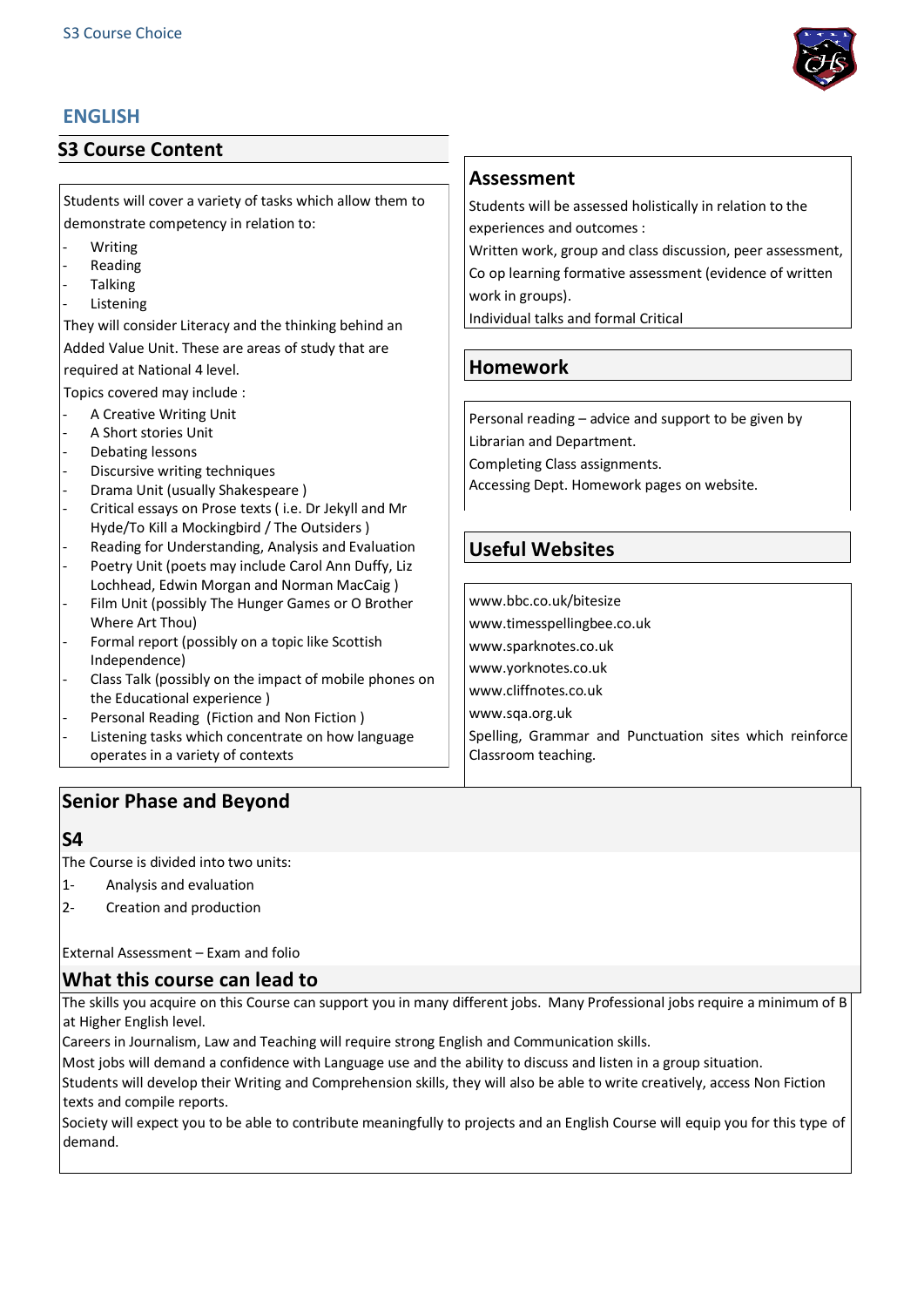

# **FOOD & CONSUMER TECHNOLOGY**

# **S3 Course Content**

Students will study the following areas from the 3rd and 4th Level Technology and Health & Well Being outcomes and experiences, with the focus on developing practical and organisational skills:

Food hygiene and safety: Through practical work students will learn how and why they should work hygienically. There will be an opportunity to gain a REHIS qualification.

Food and Health: Through practical work students will learn about the nutrients in our food and what can happen when we get the balance wrong.

Product Development: Developing mainly food and one textile item to solve problems.

Factors affecting food choice: Investigating why consumers make the choices we do around food.

This course contains a significant practical component for which we will require a contribution towards the cost of ingredients students will use: £45

#### **Assessment**

Assessment in S3 builds on from S1-2 where we use a combination of tasks which allow students to show what they have learned, this may take the form of presentations, group work, peer assessment, class tests, practical assessments.

## **Homework**

Homework will be in a variety of formats. Written and electronic question sheets will be used to reinforce class work while students would also be expected to practise their practical skills at home. Students are encouraged to keep up to date on developments within food & health by following our twitter and Instagram account as well as watching relevant TV programmes.

# **Useful Websites**

British Nutrition Foundation : www.foodafactoflife.org.uk/ Food Standards Agency : www.food.gov.uk/

## **Senior Phase and Beyond**

## **S4**

In S4 students will specialise in one of the following subjects depending on their progress during S3:

National 4/5 Skills for Work: Hospitality

This course has been designed to provide a qualification in hospitality which reflects skills required for the hospitality industry. National 4/5 : Health & Food Technology

To develop knowledge and understanding of health, nutrition, safe & hygienic and informed practices in food preparation while developing practical cookery skills.

#### **What this course can lead to**

National 4/5 : Skills for Work: Hospitality

A student sitting National 4 Hospitality would hope to continue onto National 5 Practical Cookery in S5.

National 4/5 : Health & Food Technology

A student gaining an A or B grade in National 5 Health & Food Technology would hope to progress onto Higher Health & Food Technology in S5.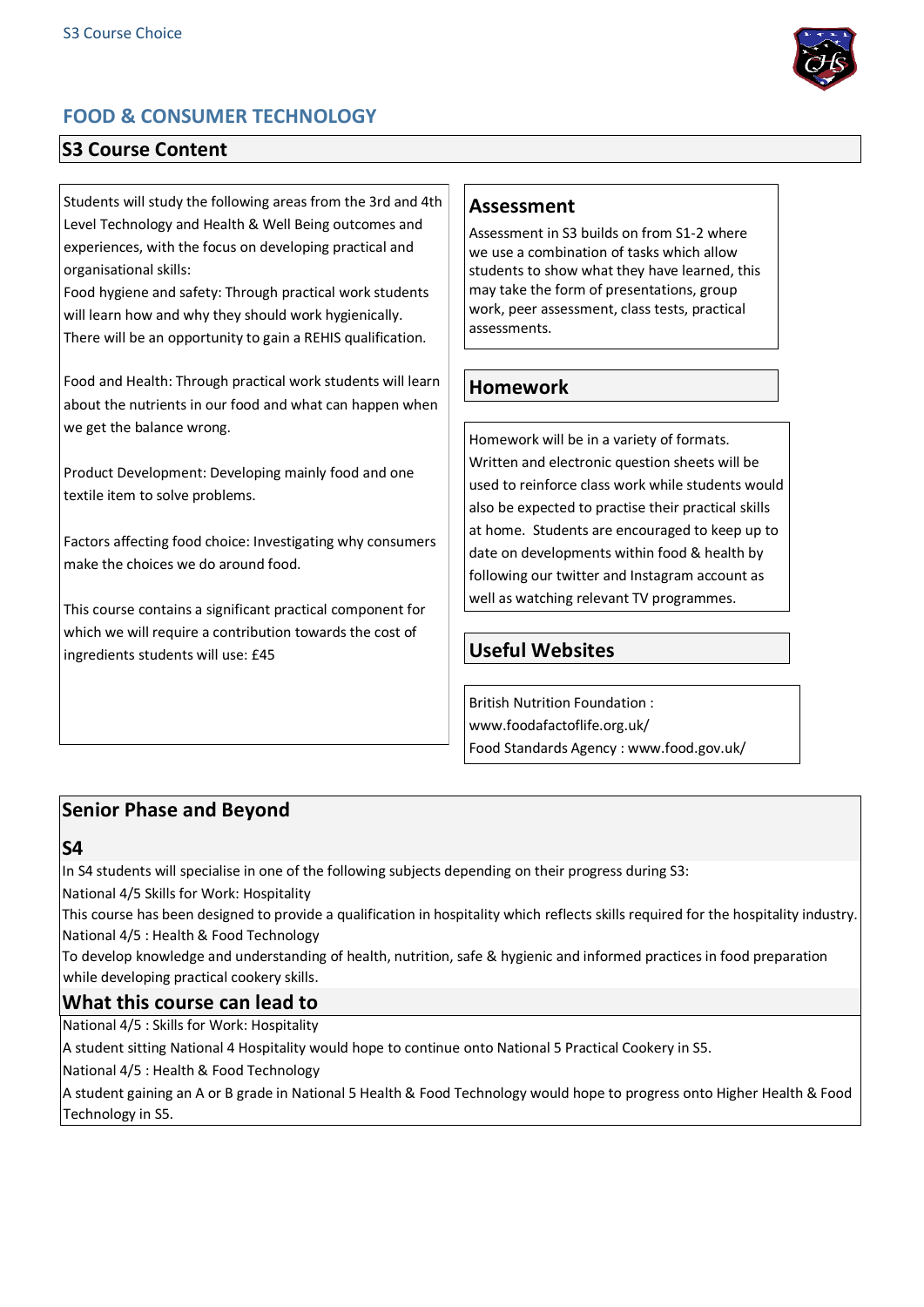

#### **GEOGRAPHY**

#### **S3 Course Content**

Students will study people, place and the environment, covering 3rd and 4th level outcomes and experiences. S3 Topics: Physical and Human Environments & Global Issues. This will include the study of:

- The Impact of Globalisation
- Fairtrade
- Importance of water and the risk of water wars
- Scotland's weather
- Climate Change
- Town Planning and Urban Growth

Students will also complete a unit leading to the 'Scottish Studies Award'.

#### **Assessment**

Students will be assessed in a variety of forms: presentations, peer assessment and written work as well as projects. The collective evidence will be used to gain an overview of a student's learning.

#### **Homework**

A variety of homework will be issued throughout the course.

#### **Useful Websites**

www.bbc.learningzone.co.uk [www.geography.org.uk](http://www.geography.org.uk/)

## **Senior Phase and Beyond**

#### **S4**

In S4 students will be able to progress in this subject through the study of Geography at either National 3, 4 or 5.

- Physical Environment: Studies of the following two landscapes: Upland Limestone, Rivers and their Valleys.
- Human Environments: Comparison of developed and developing countries, in terms of urban and rural topics such as housing, transport and the countryside.
- Global Issues: Impact of human activities on the environment with a focus on: Tourism and Globalization; Environmental
- Hazards (earthquakes, volcanoes and hurricanes), Development and Health in both developed and developing countries.

Students will also complete a Geography Assignment based on fieldwork. Permeating all units will be the development of core skills such as numeracy and literacy as well as the skills of research, analysis and higher level mapping skills.

#### **What this course can lead to**

Students can progress to further study within the Geography Department at National 5 and beyond. Through the study of Geography at National 5 and Higher, students will develop knowledge and understanding of our challenging world and its physical and human processes. At this level, students will be encouraged to develop responsible attitudes for our environment at local, national and global scales. There will also be further development of both core and transferable skills.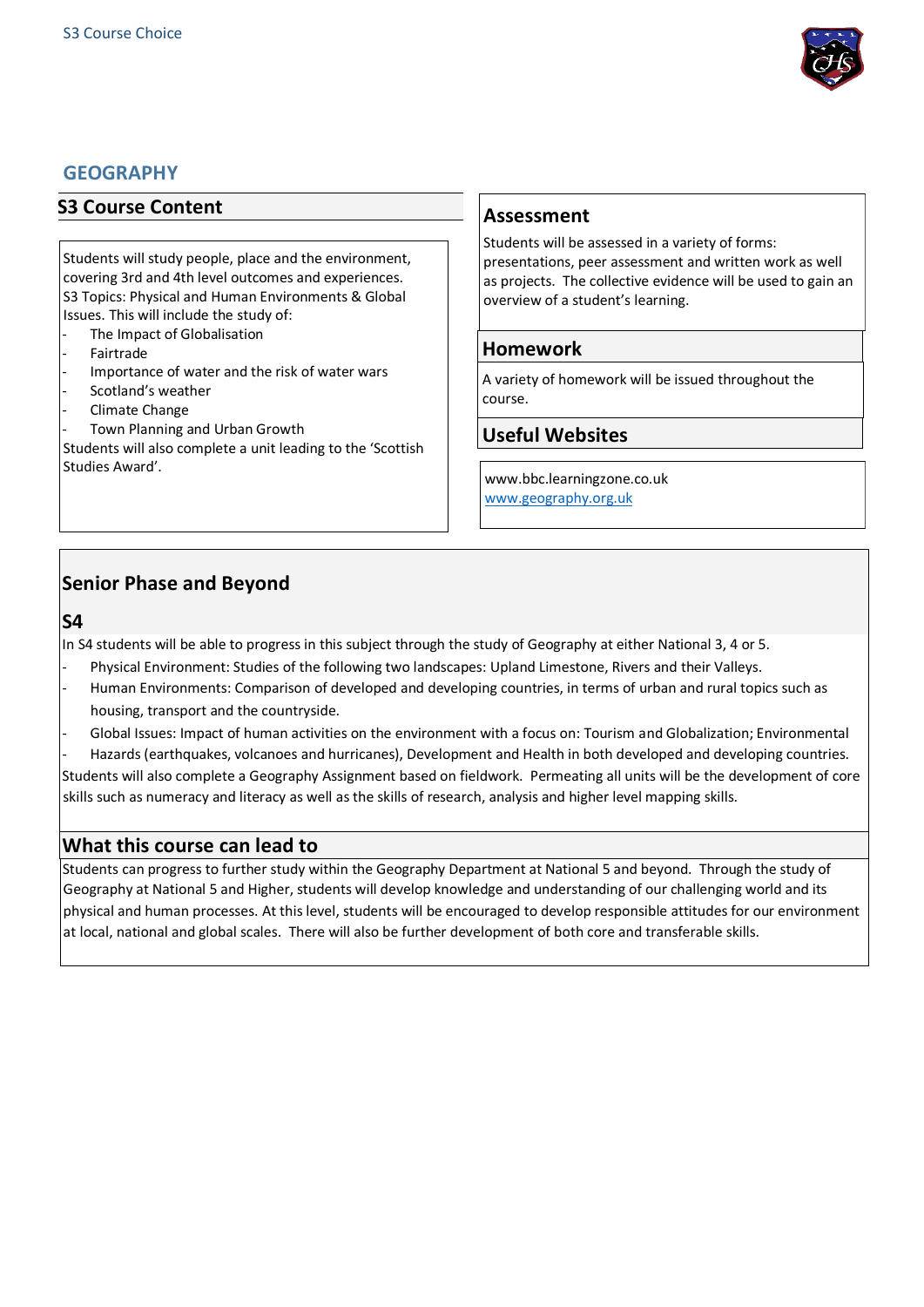

## **GRAPHIC COMMUNICATION**

## **S3 Course Content**

Graphics are used to communicate information in a wide range of situations that we come across every day. It may be in the symbols used on road signs, complex architectural plans, 3D models on a computer or the choice of colour and layout techniques on a website. The Graphic Communication course introduces the diverse and ever increasing variety of ways that information is communicated using graphics. Students are encouraged to exercise imagination, creativity and logical thinking. They will develop an awareness of graphic communication as an international language. This will involve;

- developing complex manual technical drawing skills
- developing complex computer graphics skills
- producing graphic presentations of commercial products
- developing a knowledge of the use of graphic communication in industry

To do this learners will produce orthographic and pictorial drawings suitable for engineering and architectural situations; colour illustrations; free-hand sketches; 2D and 3D computer graphics; desktop publishing documents. They will gain knowledge of computer aided design in industry.

Much of the software being used is industry standard but through the school is available for students to install on their own computers at home, at no charge.

# **Senior Phase and Beyond**

#### **S4**

The S4 course builds on the skills and knowledge gained during S3 and focuses on two units of work:

- 2D Graphic Communication
- · 3D and Pictorial Graphic Communication

Both these units involve the use of both computer graphics and manual techniques to produce increasingly complex technical drawings, graphic illustrations and presentations.

## **What this course can lead to**

The subject can lead to careers in industrial design, engineering, graphic design, computer games design, architecture, building services, product design, interior design, fashion & textiles, animation, web design etc.

The skills developed, such as the use of ICT or the ability to communicate effectively will be of benefit in a huge variety of other careers.

#### **Assessment**

Assessment in S3 builds on from S1-2 where we use a combination of tasks which allow students to show what they have learnt. This will take the form of manual and computer produced drawings and illustrations, class tests, project work and presentations.

#### **Homework**

Homework will be in a variety of formats. Written and electronic question sheets may be used to reinforce class work while students may also have the opportunity to do additional work on projects and presentations.

## **Useful Websites**

http://www.ptc.com/communities/academic-program/ products/free-software/forms/creo-download www.idsketching.com https://inkscape.org/en/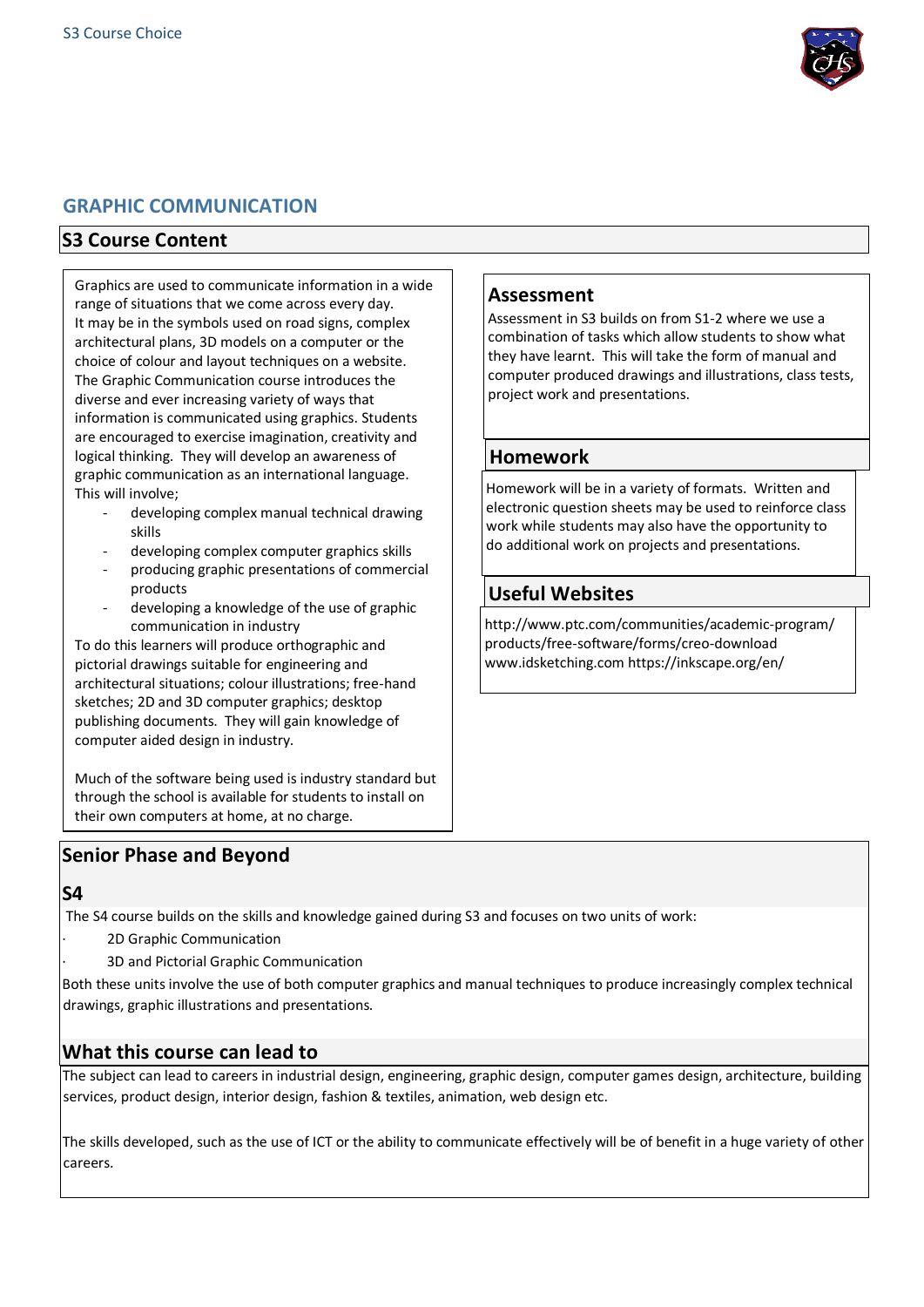

#### **HISTORY**

#### **S3 Course Content**

Students will study People and the Past, covering 3rd and 4<sup>th</sup> level outcomes and experiences.

Students study:

'International Conflict and Cooperation: The Era of the Great War, 1890a to 1920s'.

A study of the era of the Great War which includes:

- the causes of war;
- the experience of soldiers on the Western Front;
- the impact of technology on the conduct of war;
- the impact of war on civilians, both in Britain and in Germany;
- the search for security after 1918.

#### **Assessment**

Students will be assessed in a variety of forms: research tasks, investigations, presentations, formative and summative assessments. The collective evidence will be used to gain an overview of a student's learning.

#### **Homework**

A variety of tasks including research, extended writing, source evaluation and ongoing content revision.

## **Useful Websites**

www.bbclearningzone.co.uk www.historystuff.co.uk www.bbc.co.uk/education/levels/history www.britannica.com Spartacuseducational.com www.educationscotland.gov.uk www.iwm.org.uk

# **Senior Phase and Beyond**

#### **S4**

In S4 students will be able to progress in People and the Past through the study of History at either National 3, 4 or 5. Students (in the students of the Students of the Students of the Students of the Students of the Stu will study 3 units:

- ence you we have the Unit of the Great War 1910 1928
- examinately, the end of the state that all provided in the state of the state of the state of the state of the state of the state of the state of the state of the state of the state of the state of the state of the state o British mstory Changing British
- European and World History-Hitler and Nazi Germany 1919-1939

Students will also complete a compulsory History Assignment.

## **What this course can lead to**

· Students can progress to further study within the History department at national 5 and beyond.

Students will build up a framework of historical knowledge and understanding with which to understand and respond to global issues, which can help them develop a sense of responsible citizenship as well as developing transferable skills for learning, life and work, opening up a wide and diverse range of occupations and careers.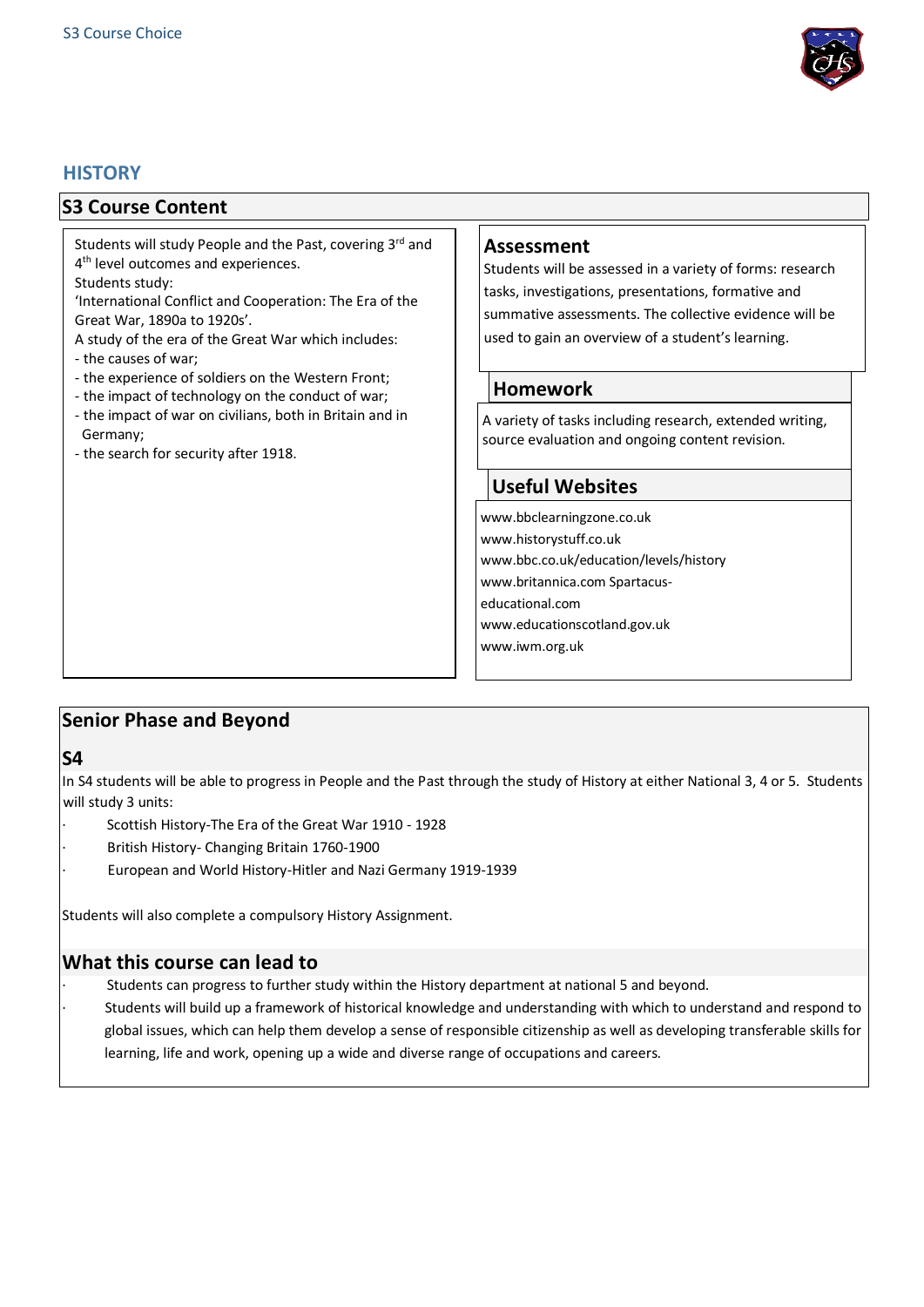

## **LANGUAGES: FRENCH & GERMAN**

#### **S3 Course Content**

The S3 French and German courses will encompass a balance of the four skills of Listening, Talking, Reading and Writing in the target Language.

The courses will build progression from the Experiences and Outcomes from the third and fourth level. These include:

Listening for Information; Listening and Talking with others; Reading for Information; Reading for Enjoyment; Writing to engage a reader and Writing about self.

Topics covered will include discussing a holiday in the past tense, planning a trip, impressions and aspects of other countries, media and literature of another country, studying a film in the foreign language. We will also cover and further extend important grammar points.

#### **Assessment**

Assessment in S3 will consist of a combination of tasks which allow the student to demonstrate what they have learned. Students will be assessed on how well they work in groups and collaboratively as well as in class tests.

## **Homework**

A variety of tasks to revise, consolidate and practise the language learned in each unit. This will include regular learning of vocabulary and writing and speaking tasks. Students will require a bilingual dictionary.

## **Useful Websites**

www.chezmimi.com www.bbclanguages.co.uk www.atantot-extra.co.uk www.linguascope.com

# **Senior Phase and Beyond**

Students will continue to study French and German with a view to being presented at National 4 or 5 depending on progress in  $52$ 

Contexts at both National 4 and 5 are:

Society: Lifestyles, Environment

Learning: School, College, Lifelong Learning, Future Plans

Employability: Job skills, The World of Work

Culture: Customs and Celebrations Holidays , Literature, Film and TV

Linguistic tools required to facilitate this include: Past Tenses, Reflexive and Separable Verbs and further study of the case system including relative clauses.

#### **What this course can lead to**

The ability to speak a language other than English is a skill which is becoming increasingly important. Our students will enter a workplace in which they will compete for employment with young people from the E.U. and elsewhere who speak English in addition to their own language. Monolingual students will be at a distinct disadvantage.

The study of foreign languages leads to the acquisition of some important life skills. Because language learners learn to deal with unfamiliar cultural ideas, they are much better equipped to adapt and cope in a fast-changing world. They also learn to effectively handle new situations.

If businesses are to effectively compete in a global economy, they must learn to deal with other cultures on their own terms. Business is not the only area of employment where language competencies are needed, however. Multiple government agencies, the travel industry, engineering, communications, the field of education, international law, economics, public policy, publishing, advertising, entertainment, scientific research, and a broad array of service sectors all have needs for people with foreign language skills. The ability to speak to others in their own language is a sign of global citizens who contribute effectively to their own and other societies.

**S4**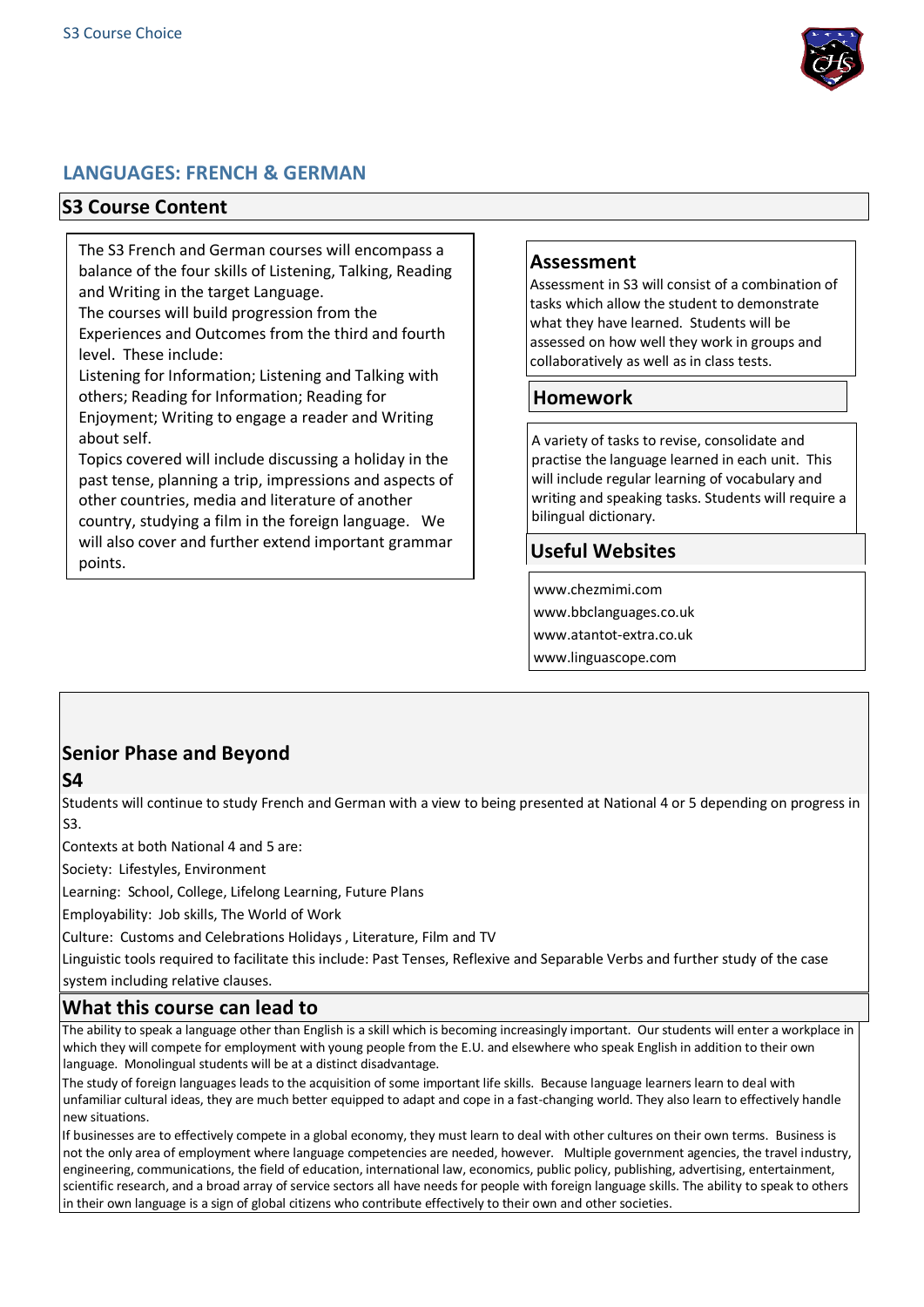

#### **LANGUAGES: SPANISH**

#### **S3 Course Content**

The S3 Spanish course will encompass a balance of the four skills of Listening, Talking, Reading and Writing in Spanish. This is an accelerated course which will cover the Experiences and Outcomes up to Third and Fourth level in 1 year and build progression in S4. The Experiences and Outcomes include Listening for Information; Listening and Talking with others; Reading for Information; Reading for Enjoyment; Writing to engage a reader and Writing about self.

Topics covered will include researching and discussing Education systems here and in Spain, holidays and lifestyles (family and self). We will also cover and further extend important grammar points.

#### **Assessment**

Assessment in S3 will consist of a combination of tasks which allow the student to demonstrate what they have learned. Students will be assessed on how well they work in groups and collaboratively as well as in class tests.

#### **Homework**

A variety of tasks to revise, consolidate and practise the language learned in each unit.

As this is an accelerated course, all homework requires to be attempted assiduously in order to maintain progress. This will include regular learning of vocabulary and writing and speaking tasks. Students will require a bilingual dictionary.

#### **Useful Websites**

[www.bbclanguages.co.uk](http://www.bbclanguages.co.uk/) [www.atantotextra.com](http://www.atantotextra.com/) www.linguascope.com

#### **Senior Phase and Beyond**

**S4** 

Students will continue to study Spanish with a view to being presented at National 4 or 5 depending on progress in S3. Contexts at both National 4 and 5 are:

Society: Lifestyles, Environment

Learning: School, College, Lifelong Learning, Future Plans

Employability: Job skills, The World of Work

Culture: Customs and Celebrations Holidays, Literature, Film and TV

Linguistic tools required to facilitate this include: Past Tenses, Future and Conditional tenses Comparatives and Comparisons.

#### **What this course can lead to**

The ability to speak a language other than English is a skill which is becoming increasingly important. Our students will enter a workplace in which they will compete for employment with young people from the E.U. and elsewhere who speak English in addition to their own language. Monolingual students will be at a distinct disadvantage The study of foreign languages leads to the acquisition of some important life skills. Because language learners learn to deal with unfamiliar cultural ideas, they are much better equipped to adapt and cope in a fastchanging world. They also learn to effectively handle new situations.

If businesses are to effectively compete in a global economy, they must learn to deal with other cultures on their own terms. Business is not the only area of employment where language competencies are needed, however. Multiple government agencies, the travel industry, engineering, communications, the field of education, international law, economics, public policy, publishing, advertising, entertainment, scientific research, and a broad array of service sectors all have needs for people with foreign language skills.

The ability to speak to others in their own language is a sign of global citizens who contribute effectively to their own and other societies.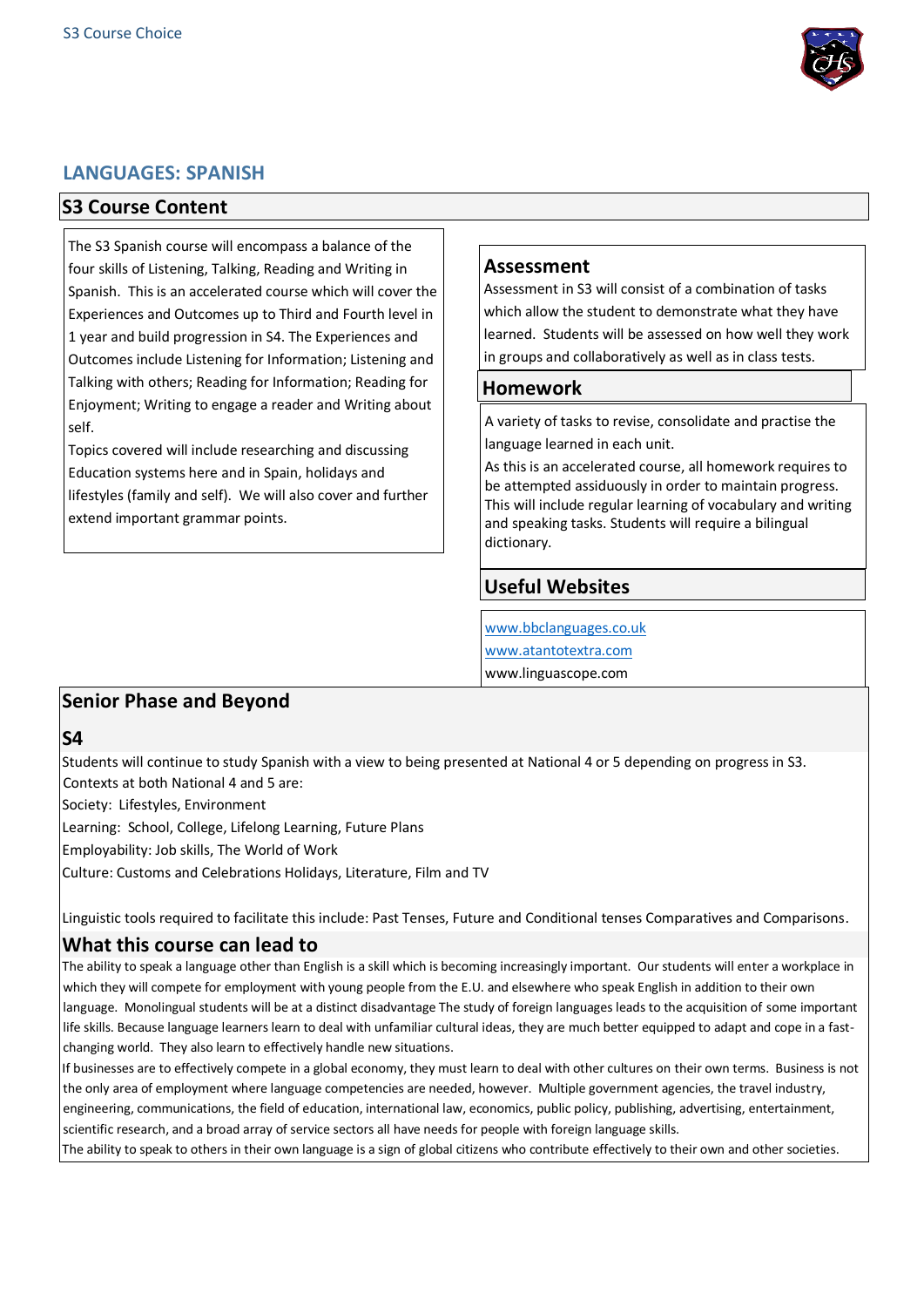# **MATHEMATICS**

# **S3 Course Content**

Students will study Mathematics covering the 3rd and 4th Level Outcomes and Experiences. S3 Topics:

Number, Money and Measurement Shape, Position and Movement

Information Handling

#### **Assessment**

Students will be assessed in a variety of forms: active assessment, presentations and written work. The collective evidence will be used to gain an overview of a student's learning.

#### **Homework**

Students are encouraged to practice skills as part of home study. Formal homework is given regularly to review classwork and to prepare for written assessments.

## **Useful Websites**

http://www.bbc.co.uk/bitesize/standard/maths\_i/ http://www.mathsrevision.com/

http://www.npfs.org.uk/nationals-in-a-nutshell/

## **Senior Phase and Beyond**

#### **S4**

In S4 student will follow either Mathematics or Applications of Mathematics. Both of these courses are split into units covering the following topics, depending on the level being studied:

National 4/5 Mathematics

- **Numeracy**
- Expressions and Formulae
- Relationships
- **Applications**

National 3/4/5 Applications of Mathematics

- **Numeracy**
- Geometry and Measure
- Managing Money
- Managing Data

#### **What this course can lead to**

The Mathematic Skills that students will gain in this course can lead to further studies in Mathematics and related courses, and to jobs requiring Numeracy Skills.

Students will develop transferable Skills for Learning, Skills for Life and Skills for Work, opening up a wide range of career and study opportunities and enabling them to develop as responsible citizens who can contribute effectively in society and the world.

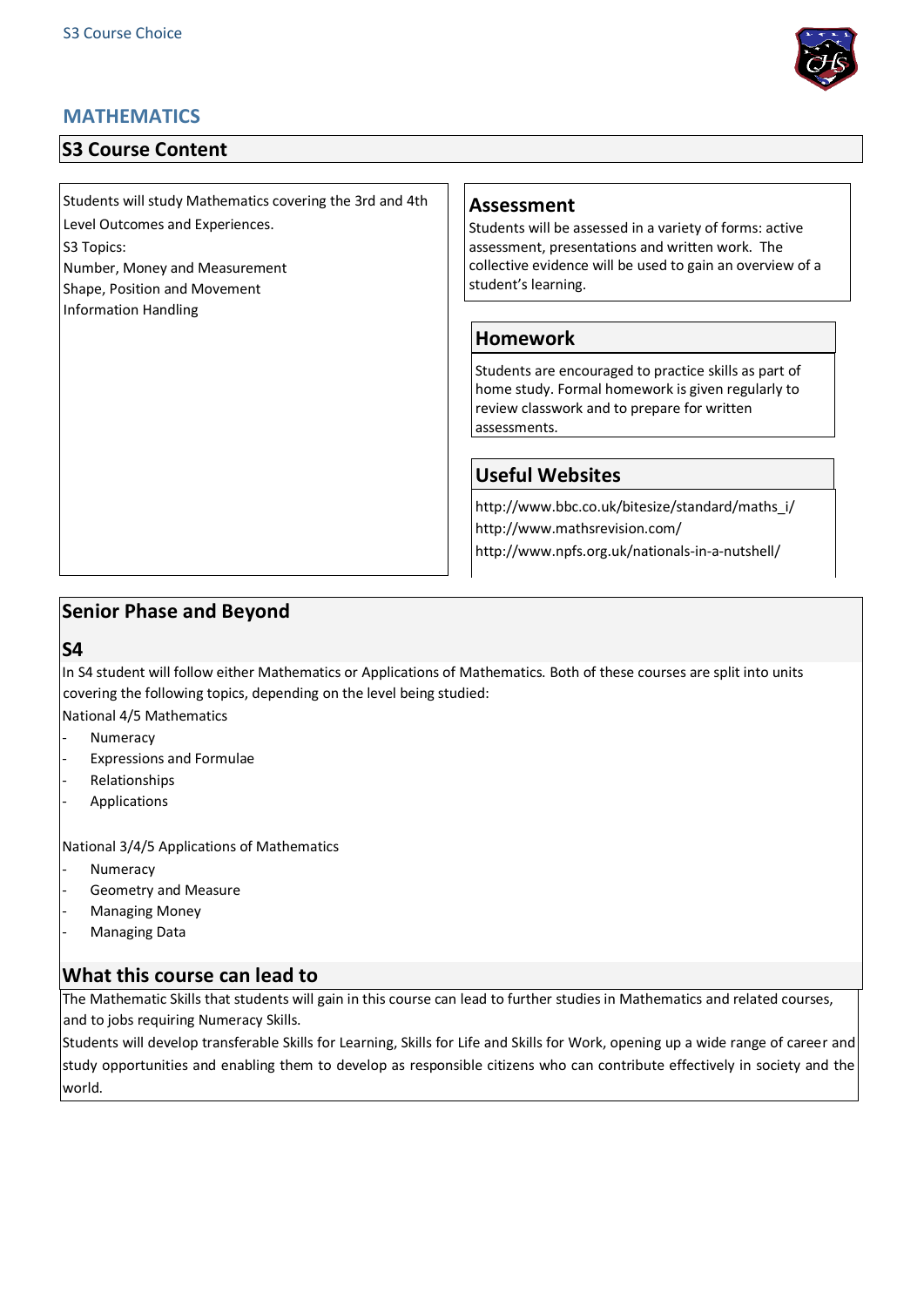# **MODERN STUDIES**

# **S3 Course Content**

Students will study People in Society, covering 3rd and 4th level outcomes and experiences.

S3 Topics:

International Issues China: A study of social, economic and political issues within China. This includes a comparative study with Scotland.

Social Issues Law and Order, Crime and the Judicial System as well as Terrorism.

Political Issues The British System of government and participation in a democracy.

#### **Assessment**

Students will be assessed through a variety of forms. This will include group presentations, individual tests, projects as well as written work focussing on key skills.

## **Homework**

Students are encouraged to keep up to date with current affairs. Homework will be given to enhance and deepen key learning as well as in preparation for assessments. Students are encouraged to follow our twitter account as well as sign up to the class Edmodo group.

# **Useful Websites**

[www.modernstudiesonline](http://www.modernstudiesonline/) www.modernityscotland

## **Senior Phase and Beyond**

**S4** 

In S4 students can continue with deepening their understanding of people and society through the study of Modern Studies. Students will be able to progress through the study of Modern Studies at either National 3, 4 or 5. Students will study 3 units:

- Social Issues in the UK
- Democracy in Scotland and the United Kingdom
- · International Issues

Students will also complete a Modern Studies Assignment.

# **What this course can lead to**

Students can progress to further study within the Modern Studies Department at National 5 and beyond.

Students will build up a framework of knowledge and understanding with which to understand and respond to global issues which can help them develop a sense of responsible citizenship as well as developing transferrable skills for learning, life and work, opening up a wide and diverse range of occupations and careers.

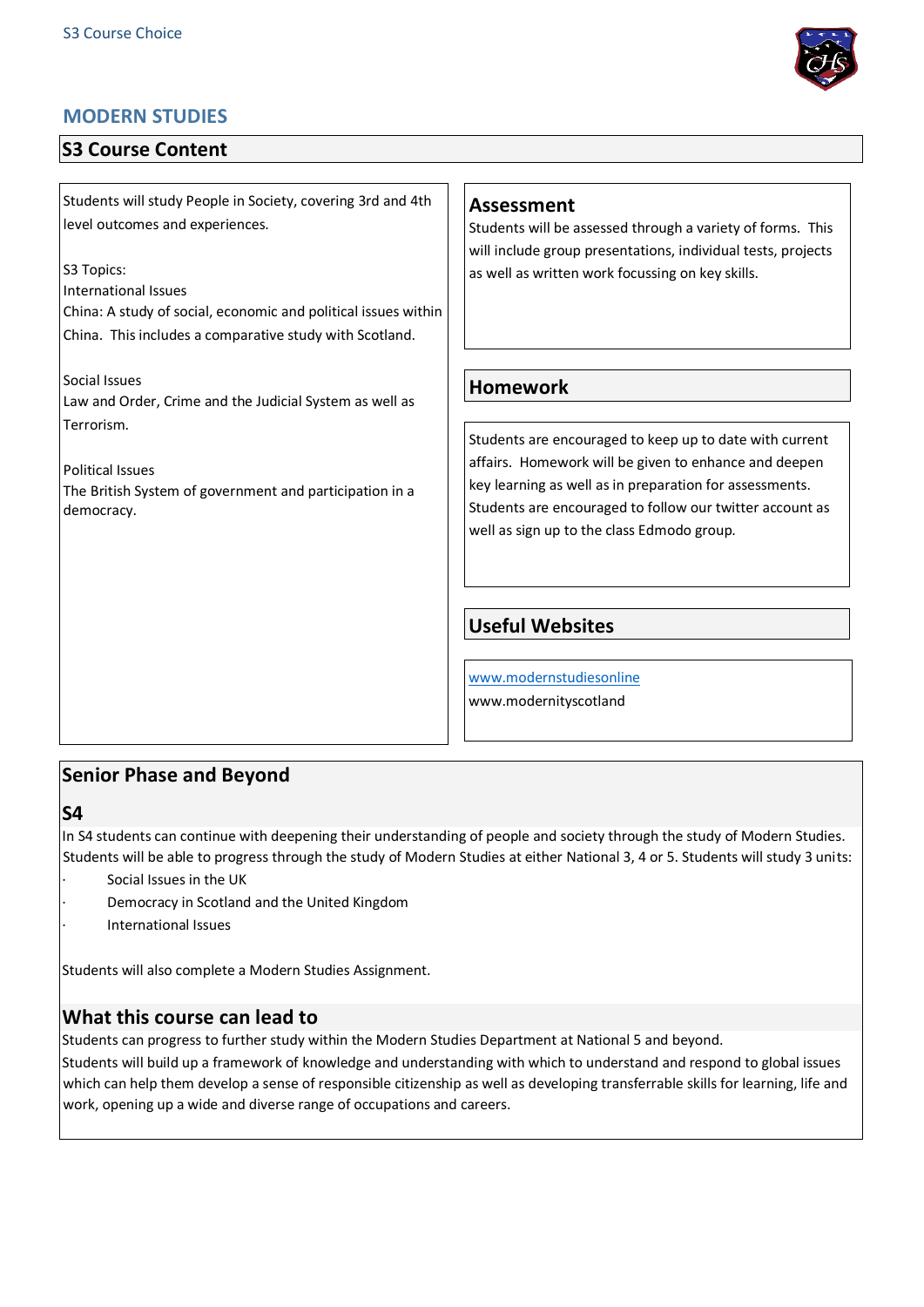

## **MUSIC**

# **S3 Course Content**

Students who take music in S3 will continue to perform on 2 different instruments, compose music, listen to and learn about music of different styles.

Students will select suitable music for performance, with help from their teacher. They will practise and perform their pieces to different audiences throughout the year.

There will be an opportunity to create music in a variety of different styles, for instruments of students' choice and to demonstrate IT skills through the use of music software (e.g. Sibelius, Garageband).

Listening topics covered will include Popular Styles, World, Vocal, Film and Jazz.

Students will evaluate their work and the work of others and may have the opportunity to attend a professional concert.

## **Assessment**

Assessment in S3 builds on from S1-2 where we use a combination of tasks which allow students to show what they have learned. This may take the form of performances, group work, peer assessment, class tests on listening to music and portfolios of compositions.

## **Homework**

Students will be expected to do a variety of tasks including practising on instruments, musical literacy exercises, composition work and learning and revising listening concepts.

# **Useful Websites**

www.educationscotland.gov.uk/learnlisteningonline www.musiclisteningrevision.co.uk www.educationscotland.gov.uk/nqmusic/index.asp https://twitter.com/CraigmountMusic http://delicious.com/craigmountmusic

# **Senior Phase and Beyond**

#### **S4**

Students opting to continue with Music in S4 will be presented at National 3, 4 or 5 depending on their progress. The S4 course builds on the knowledge, understanding and skills developed in S1-3 Music. It is split into 3 areas which are internally assessed:

- Performing Skills
- Composing Skills
- · Understanding Music

Students presented at National 4 will have to complete an Added Value Unit on Music Performance.

Students presented at National 5 will have an external assessment of Music Performance and a written question paper on Understanding Music.

## **What this course can lead to**

Students can continue on to National 4, 5 or Higher Music depending on their progress in S4. A student achieving an A or B grade in Higher would hope to progress to Advanced Higher in S6.

Music is valued by employers, colleges and universities. It gives students the opportunity to gain confidence, work as part of a team, develop communication and leadership skills and use their creativity.

Further study and careers in Music, Performing Arts, Medicine, Sound Technology, Education, Music Therapy and anything that involves working with others.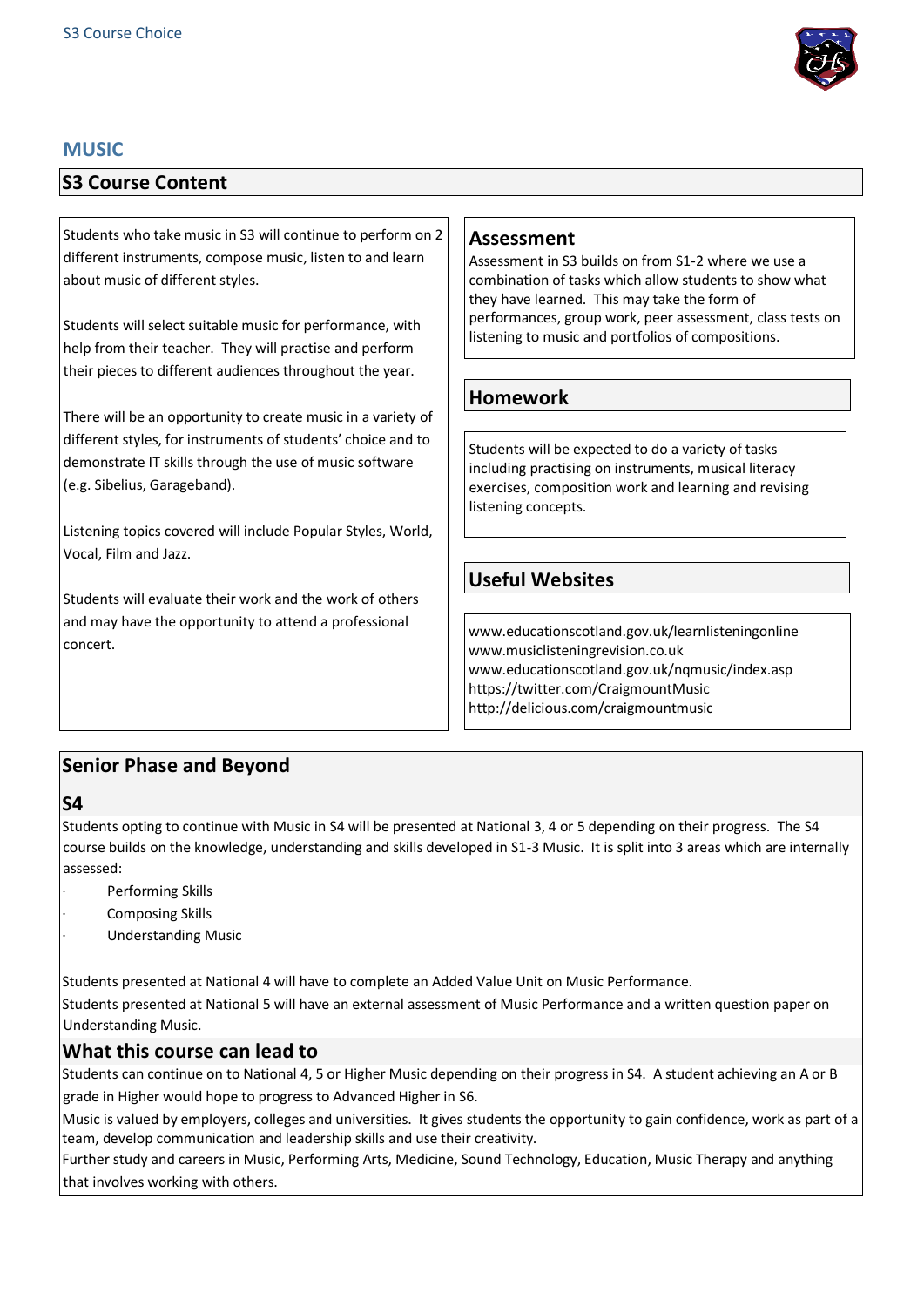

# **PHYSICAL EDUCATION**

## **S3 Course Content**

This course is for learners who have a genuine interest in Physical Education and who are prepared to work hard to improve their own fitness, skills, and understanding of physical activity.

Learners are expected to take part in all activities. These activities will be both indoor, outdoor, individual, team and aesthetic. Learners will also engage in theory classes. Learners will adopt a variety of roles including: coach, leader, observer, umpire/referee and performer. Learners will develop an understanding of the four factors that impact on performance: Mental, Emotional, Social and Physical.

S3 Units:

- Physical Fitness
- Performance Skills
- Factors impacting on Performance

## **Assessment**

Learners' practical performance will be assessed in a range of activities. Their ability to investigate and analyse their own performance will be assessed using a combination of tasks including written tests, group work, and presentations.

## **Homework**

Formal homework will be given regularly. Students will be encouraged to do this digitally.

## **Useful Websites**

[www.peresources.wikispaces.com](http://www.peresources.wikispaces.com/) [www.sqa.org.uk](http://www.sqa.org.uk/) www.bbc.co.uk/ learningzone/clips/promoting-a-healthylifestyle

# **Senior Phase and Beyond**

#### **S4**

In S4, learners will be presented at National 4 or 5 depending on their level of practical performance and their ability to demonstrate an understanding of factors impacting on performance. Learners will identify development needs within their own performance and plan to undertake a programme of improvement. National 5 assessment requires students to create and maintain portfolios which are sent to SQA for assessment and two one-off performances of the candidate's choice.

## **What this course can lead to**

Studying Physical Education at this level will help give students the knowledge, attitudes, skills and confidence needed to be physically active for life. Self-management skills such as goal-setting and self-monitoring are taught in an environment which actively teaches the interpersonal skills required for cooperation, self-responsibility and competition.

Further Study:

- National 5 PE, Higher PE, Advanced Higher PE or leadership in PE
- Sport, Physical Education or Physical Activity college courses.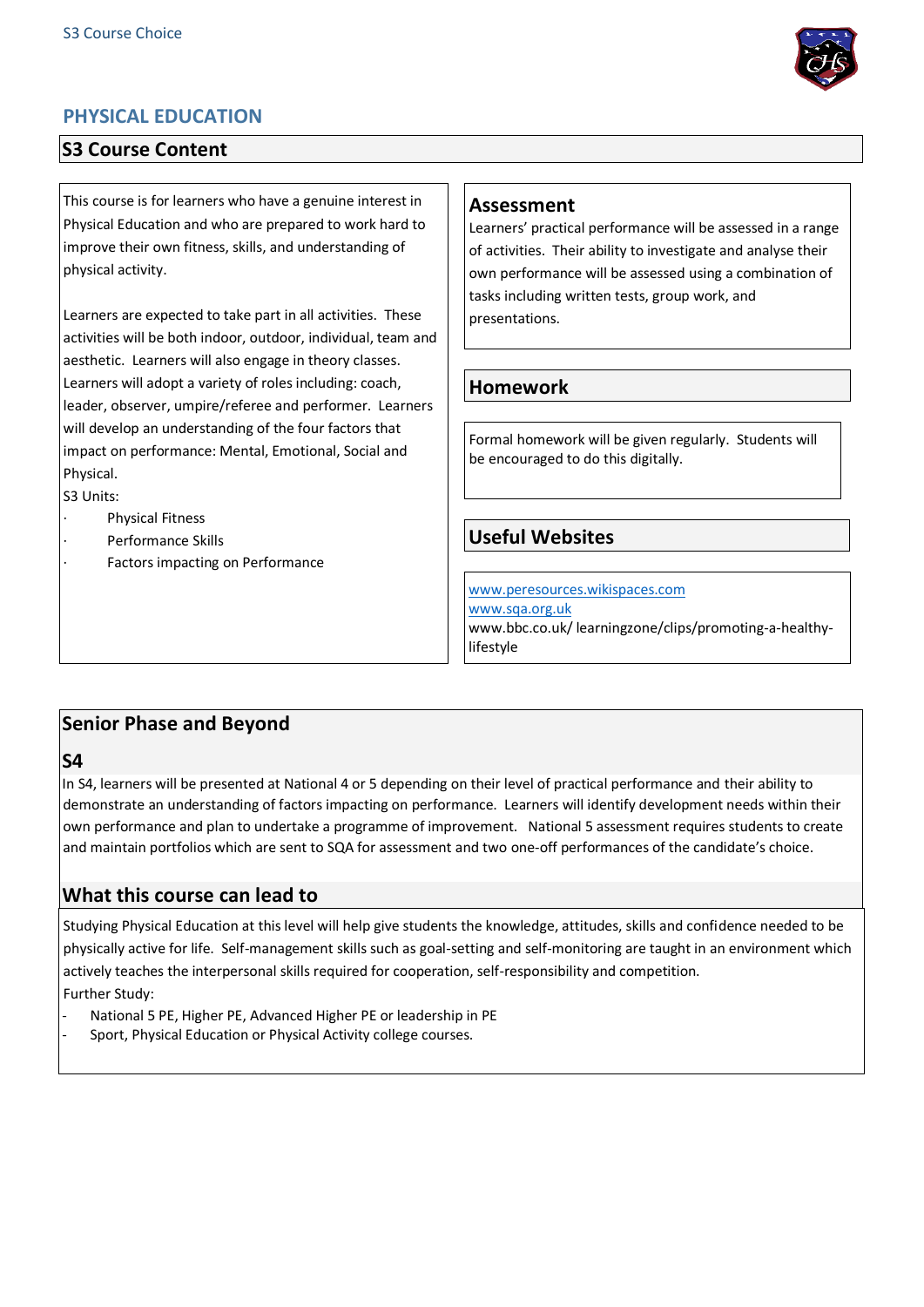## **PHYSICS**

## **S3 Course Content**

Learners will study Physics through the Curriculum for Excellence fourth level experiences and outcomes. S3 Topics:

- Generation of electricity
- · Wave characteristics
- Light and sound
- · Nuclear radiation
- Electricity and circuits
- · Introduction to dynamics
- Introduction to forces

In addition Topical Physics will be an ongoing area of study throughout.

#### **Assessment**

Assessment will take a variety of forms:

- · Self-assessment
- Peer-assessment
- · Group presentations
- Practical skills assessment
- Summative tests

#### **Homework**

Learners will be expected to complete a variety of homework tasks all designed to consolidate their learning. Regular revision is an ongoing homework expectation throughout the year.

## **Useful Websites**

http://www.sqa.org.uk/sqa/45729.html

## **Senior Phase and Beyond**

**S4** 

· S4 Physics is available at National 3, National 4 and National 5.

All three national qualifications have common unit titles, but the level and breadth of the content is different..

Units studied are Electricity and energy, Dynamics and space and Waves and radiation.

Learners achieving a National 3 in Physics would progress to National 4 Physics or a National 4 in Biology or Chemistry.

Learners achieving a National 4 in Physics would progress to National 5 Physics or a National 4/5 in Biology or Chemistry

. Learners achieving a National 5 in Physics would progress to Higher Physics or a National 5 in Biology or Chemistry.

#### **What this course can lead to**

Studying Physics provides an excellent foundation for pursuing Higher Education degrees and careers in the Physical Sciences including, Medicine, Dentistry, Pharmacy, Veterinary Science, Engineering, Astronomy, Astrophysics, Computer science, Electronics and other science related subjects.

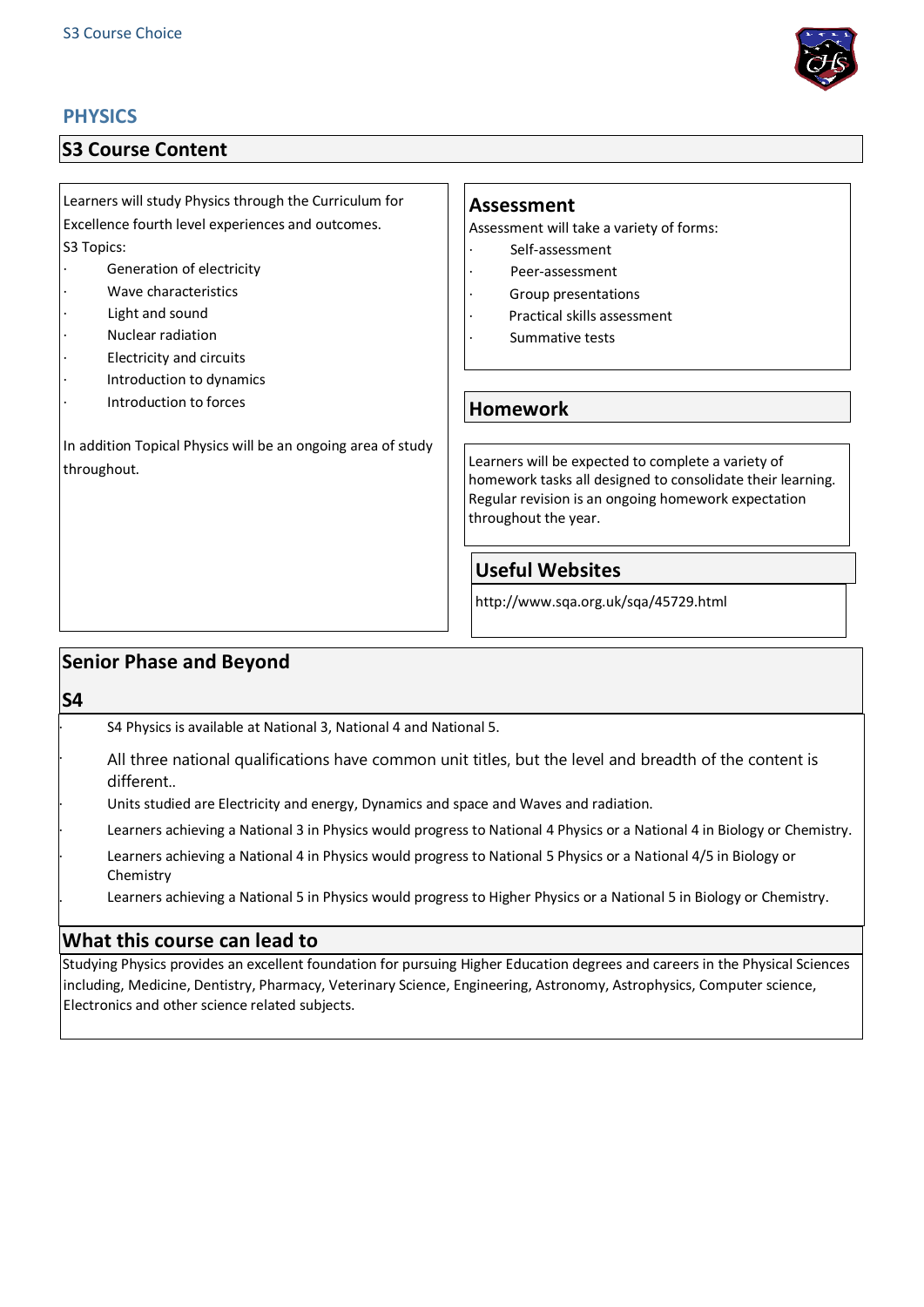

# **PRACTICAL WOODWORKING**

## **S3 Course Content**

The Practical Woodworking course will give students the opportunity to develop advanced practical skills using various types of woods and craft processes. This will involve gaining experience of different woodworking joints then using them in a series of models.

Both hand tools and a variety of machines such as drills, lathes, and sanders will be used and appropriate health and safety procedures will be discussed and followed during all practical activities.

This course contains a significant practical component for which we ask for a contribution towards the cost of the materials students will use: £15

## **Assessment**

Assessment in S3 builds on from S1-2 where we use a combination of tasks which allow students to show what they have learned. This may take the form of practice joints, and larger practical projects.

## **Homework**

Due to the practical, skill based, nature of the course there is no formal written homework although students are encouraged to observe where their skills can be applied outside school and use them where appropriate to help develop their confidence and practical skills.

## **Senior Phase and Beyond**

#### **S4**

In S4 the Practical Woodworking course goes into much greater depth in the use of hand and machine tools and their use in the production of considerably more complex wood models.

## **What this course can lead to**

The confidence gained from the practical aspects of the course is hugely valuable and can have a very positive impact on student's willingness and ability to tackle practical tasks in many situations outside the classroom.

The subject provides an excellent base for various trades such as joinery, carpentry and construction. It is also very useful for anyone considering careers in product or furniture design, engineering, or architecture.